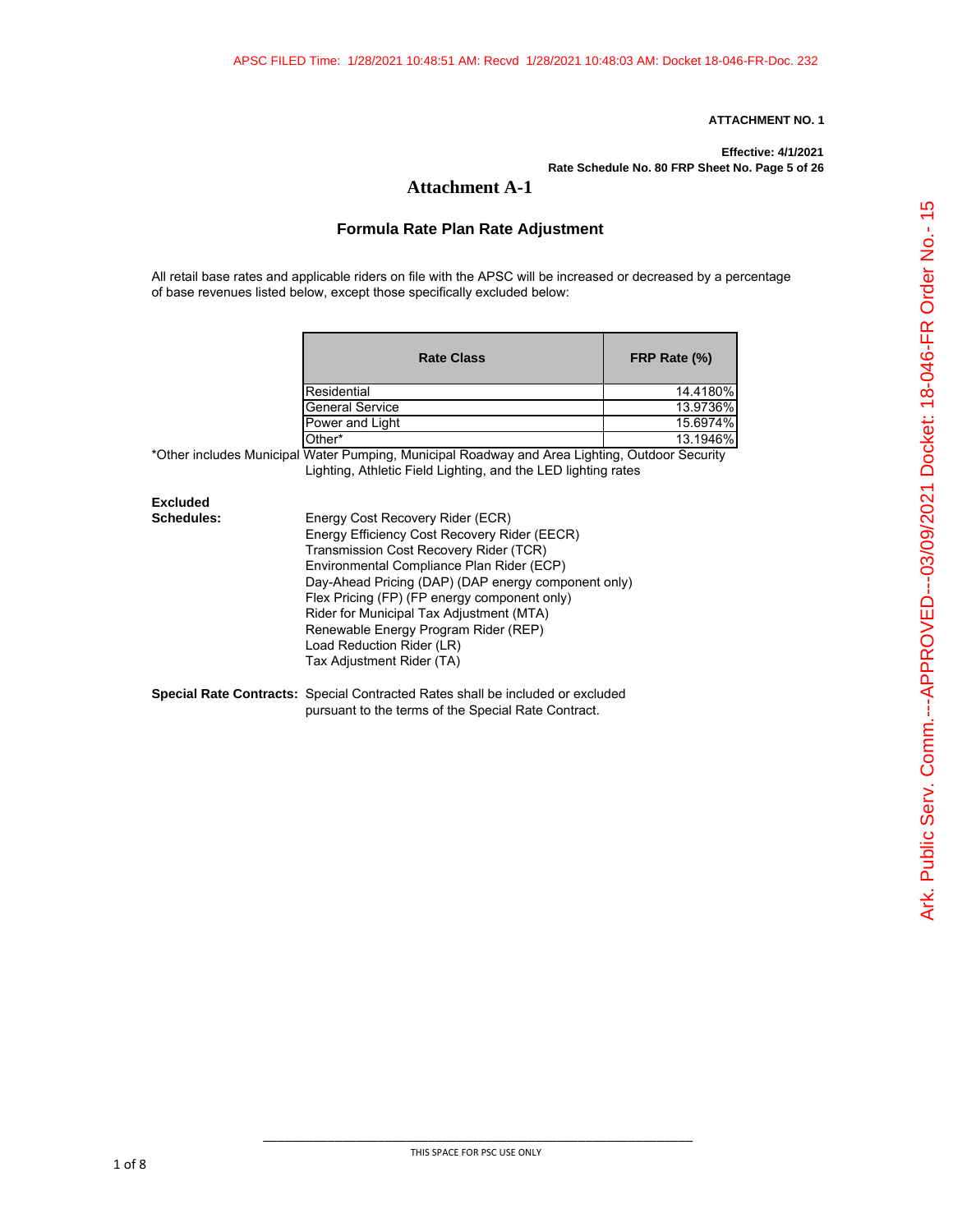#### **Effective: 4/1/2021 Rate Schedule No. 80 FRP Sheet No. Page 6 of 26**

#### **Attachment A-2 FRP Rider Revenue Change**

| Line<br>No.                    | <b>Description</b>                                                                                                                                  | <b>Total</b>                 | <b>Residential</b>      |                         | General Service Power and Light | Other                    |
|--------------------------------|-----------------------------------------------------------------------------------------------------------------------------------------------------|------------------------------|-------------------------|-------------------------|---------------------------------|--------------------------|
| A                              | в                                                                                                                                                   | C                            | D                       | E.                      | F.                              | G                        |
| $\mathbf{1}$<br>$\overline{2}$ | Base Rate Revenues: Docket No. 16-052-U<br>Rate Class Allocation: (Percent of total calculated from L1)                                             | \$<br>102,193,196 \$<br>100% | 38,919,157 \$<br>38.08% | 11,861,458 \$<br>11.61% | 48,208,613<br>47.17%            | \$<br>3,203,968<br>3.14% |
| 3<br>4<br>5                    | <b>FRP Constraint Calculation [1]</b><br>Total Annualized Filing Year Revenues by Rate Class<br>FRP Revenue Change = $\pm 4\%$ per Rate Class       | \$<br>166,984,654<br>4.00%   | 59,291,708<br>4.00%     | 16,757,877<br>4.00%     | 86,848,084<br>4.00%             | 4,086,985<br>4.00%       |
| 6                              | +Projected Year upper Rider FRP Revenue Constraint                                                                                                  | 6.679.386                    | 2.371.668               | 670.315                 | 3,473,923                       | 163,479                  |
| $\overline{7}$                 | -Projected Year lower Rider FRP Revenue Constraint                                                                                                  |                              | (2,371,668)             | (670, 315)              | (3,473,923)                     | (163, 479)               |
| 8<br>9                         | Net Change in Reg. FRP Revenue Calc [2]<br>ROE Bandwidth Rate Adjustment<br>(D-6 L13 * L2)                                                          | 10,104,779                   | 3.848.294               | 1,172,851               | 4.766.828                       | 316,806                  |
| 10<br>11                       | <b>Cumulative FRP Revenue Calculation [3]</b><br>Maximum Inc/Dec in FRP Revenue calculated on L9 bounded<br>by the constraint defined on L6 and L7. | 6,679,386                    | 2,371,668               | 670,315                 | 3,473,923                       | 163,479                  |
| 12                             | Annualized Filing Year FRP Rider Revenue [4]                                                                                                        | 8,211,939                    | 3,102,640               | 911,909                 | 3,938,102                       | 259,288                  |
| 13                             | Cumulative Total FRP Rider revenue (L11+L12)                                                                                                        | 14,891,325                   | 5,474,308               | 1,582,224               | 7,412,025                       | 422,767                  |
| 14<br>15                       | FRP Rate Development Calculation [5]<br>Adjusted Projected Year Base Rate Revenue                                                                   | 99,713,912                   | 37,968,655              | 11,322,917              | 47,218,236                      | 3,204,104                |
| 16                             | FRP Projected Year Rate Change (L13 ÷ L15)                                                                                                          | 14.9340%                     | 14.4180%                | 13.9736%                | 15.6974%                        | 13.1946%                 |
| 17<br>18<br>19                 | For Informational Purposes Only<br>Incremental FRP Base Rate Change Required<br>$(L9 \div (L1 + L12))$<br>Incremental FRP Base Rate Change Allowed  | 9.1525%<br>6.0499%           | 9.1579%<br>5.6439%      | 9.1820%<br>5.2478%      | 9.1412%<br>6.6618%              | 9.1476%<br>4.7204%       |
|                                | $(L11 \div (L1 + L12))$                                                                                                                             |                              |                         |                         |                                 |                          |

**NOTES:**

[1] The FRP Constraint Calculation determines the limit of the FRP revenue increase/decrease per rate class, which shall not exceed four percent (4%) of Total Unadjusted Annualized Filing Year (the year in which the Evaluation Report is filed) revenues.

[2] The Net Change in Required FRP Revenue Calculation takes the Historical Year Netting adjustment (D.6 Line 13) and allocates the amount required to eac rate class based on the class allocation approved by the Commission in Docket No. 16-052-U listed on Line 2. The netting adjustment on line 9 shall be zero (0) until there is an actual twelve (12) months of Historical Year data to report.

[3] The Cumulative FRP revenue calculation adjusts the Required FRP revenue determined on Line 9 to be within the limits of the FRP constraint calculation and adds the Annualized Filing Year FRP Revenues to calculate Cumulative Total FRP Revenue required in the Projected Year.

[4] The Annualized Filing Year FRP Rider Revenue in the initial Filing Year will be zero (\$0). In subsequent Filing Years, the Annualized Filing Year FRP Rider Revenue will include actual FRP Rider revenues collected in the Filing Year (up to the latest month the Company has actual data for) to calculate the Annualized FRP Rider Revenue amount to be used in the Cumulative FRP Rider Revenue Calculation.

[5] The FRP Rider Rate Development Calculation determines the percent increase/decrease that will be applied to all base rate components. The Adjusted Projected Year Base Rate Revenue is calculated using the Retail Rate Schedule Revenue (as adjusted pursuant to Attachment C, Section II, A-2) excluding Projected Year Rider FRP Revenue and any revenue pursuant to excluded schedules listed on Attachment A-1.The percent increase/decrease is calculated by taking the Total FRP Rider Revenue listed on Line 13 and dividing it by the Adjusted Projected Year Revenues listed in Line 15.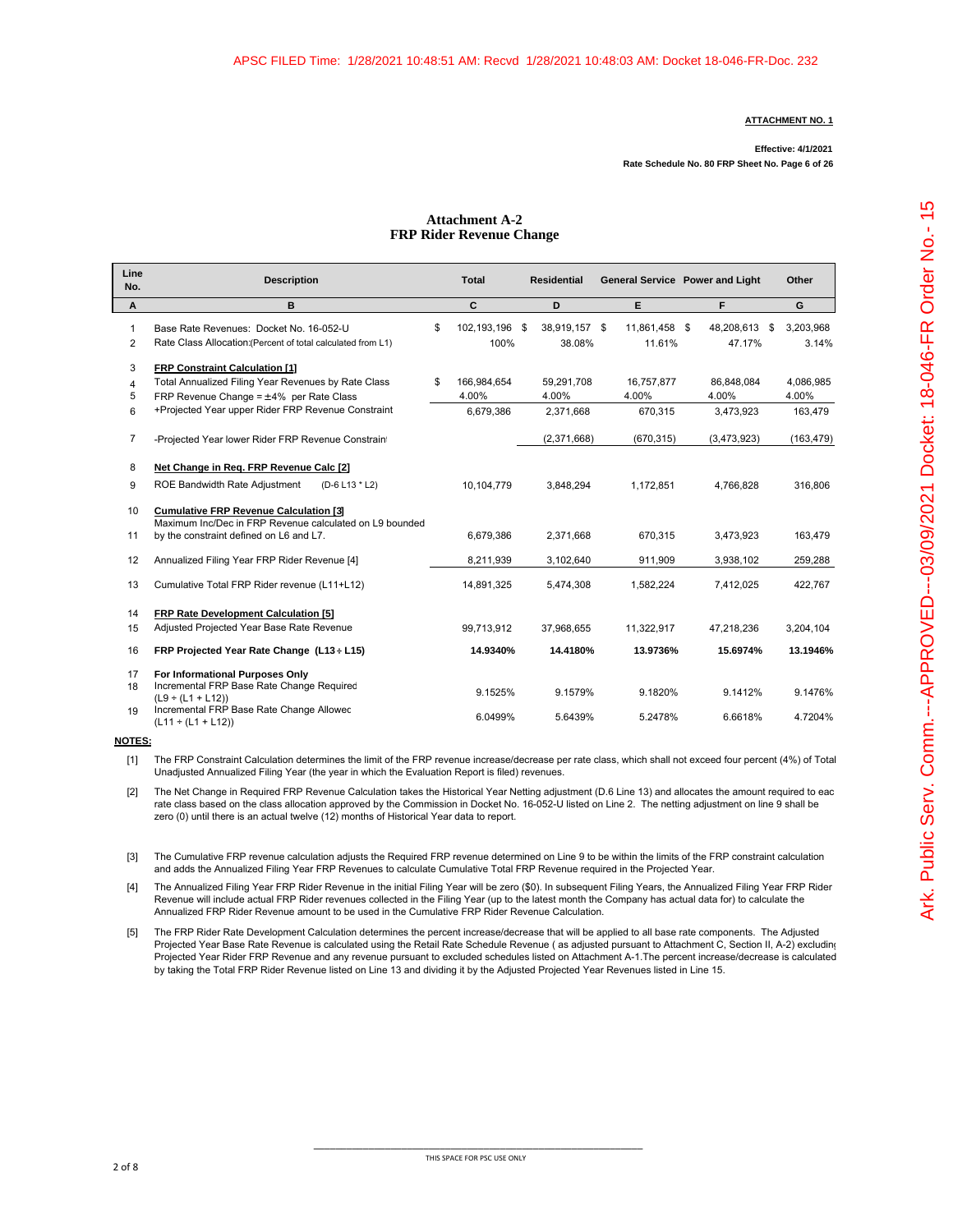# **Attachment B-1 through B-6**

# **Per Order No. 10, Docket No. 18-046-FR, Attachment B schedules are eliminated.**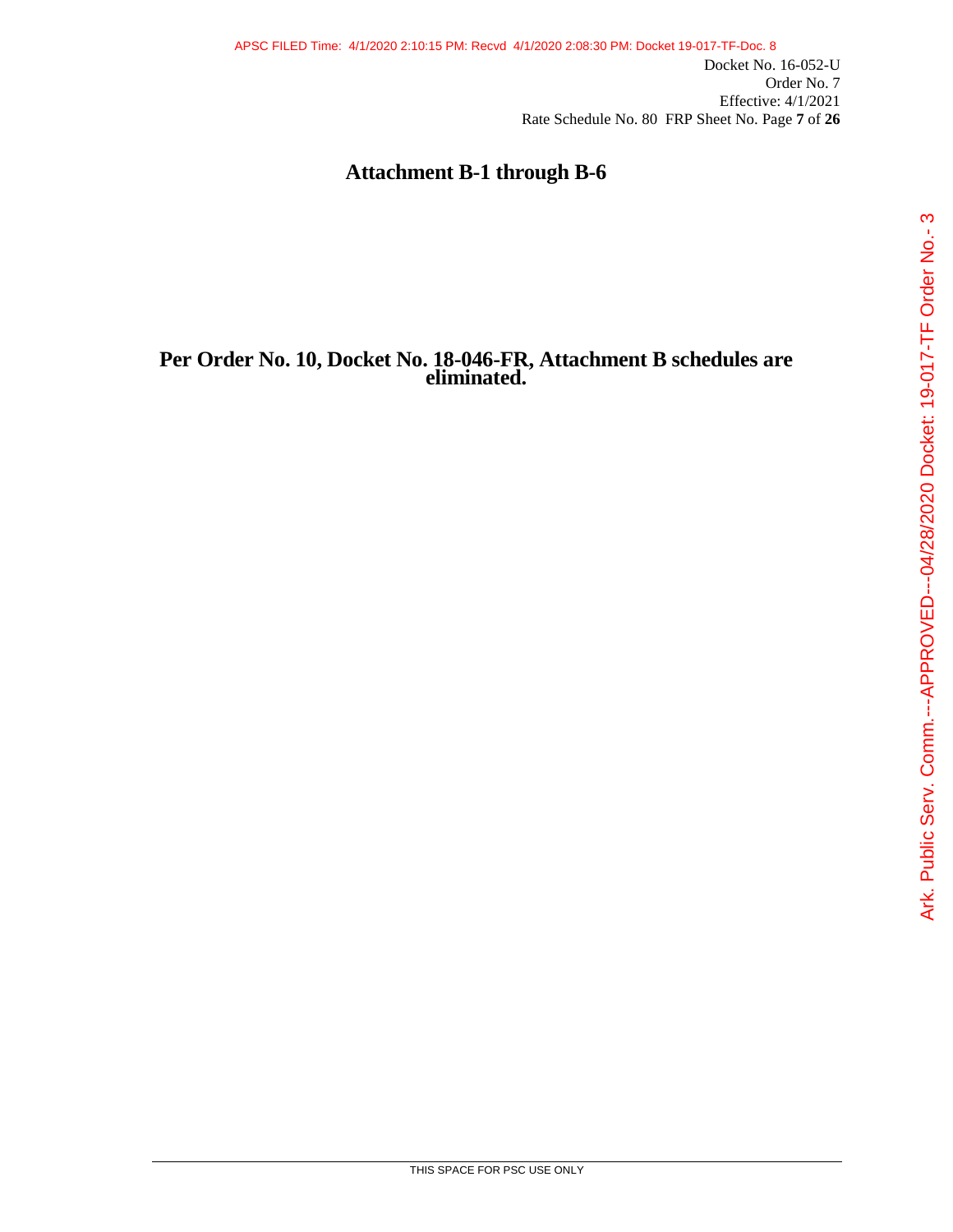Docket No. 16-052-U Order No. 7 Effective: 4/1/2021 Rate Schedule No. 80 FRP Sheet No. Page **8** of **26**

# **Attachment C**

## **Oklahoma Gas & Electric FORMULA RATE PLAN ADJUSTMENTS**

The amounts reflected in Attachment D shall be adjusted to reflect the following:

## **I. General**

- A) The rate base, revenue and expense effects associated with riders which recover specific costs or other rate mechanisms the utility may have in effect shall not be included in the Formula Rate Plan Historical Year period.
- B) The Historical Year balance sheet shall be the source for rate base and capital for the Evaluation Period used in Attachment D. The Historical Year income statement shall be the source for revenue and expense amounts used in Attachment D.
- C) The Evaluation Period shall be adjusted to remove rider revenue and expenses, remove amounts, or otherwise make adjustments, consistent with the most recent general rate case, and other adjustments as described in Attachment C.
- D) Rate base amounts for the Evaluation Period shall exclude construction work in progress (CWIP), Non-Utility Plant, and Plant Held for Future Use. Plant and Accumulated Depreciation amounts for the Evaluation Period shall be adjusted to remove Asset Retirement Obligations.
- E) No adjustments shall be made in the Evaluation Period to annualize any expense.
- F) During the term of the FRP, the Lost Contribution to Fixed Costs portion of the utility's Energy Efficiency Rider shall be set to zero.
- G) Depreciation Expenses and Accumulated Depreciation shall reflect Commission-approved rates. No changes in depreciation rates shall be made in the annual FRP filing. During an annual FRP filing, a utility may request an interim rate for plant added which has no approved depreciation rate, excluding major plant acquisitions. OG&E shall request depreciation rates for major plant acquisitions within the docket requesting approval for the purchase of the plant.
- H) Revenue and cost effects that were imputed in the general rate case shall be similarly imputed in the annual FRP filing.
- I) OG&E shall not record a regulatory asset or a regulatory liability representing the amount by which an FRP increase or decrease absent the operation of the 4 percent cap exceeds the actual FRP increase or decrease that is implemented pursuant to the operation of this tariff.

# II. **Cost of Service Categories**

- A. Revenues
	- 1. For the Filing Year, total revenue used on Attachment A-2 shall be based on OG&E's projected annualized billing determinants and rates which will be in effect at year-end. Because year-end data will not be available at the time of the filing, revenue projections for the Filing Year shall be updated based on actual data during the Rider FRP procedural schedule.
	- 2. For the Projected Year, base rate revenue used on Attachment A-2 shall be based on OG&E's projected annualized billing determinants and rates which will be in effect at year-end. Adjustments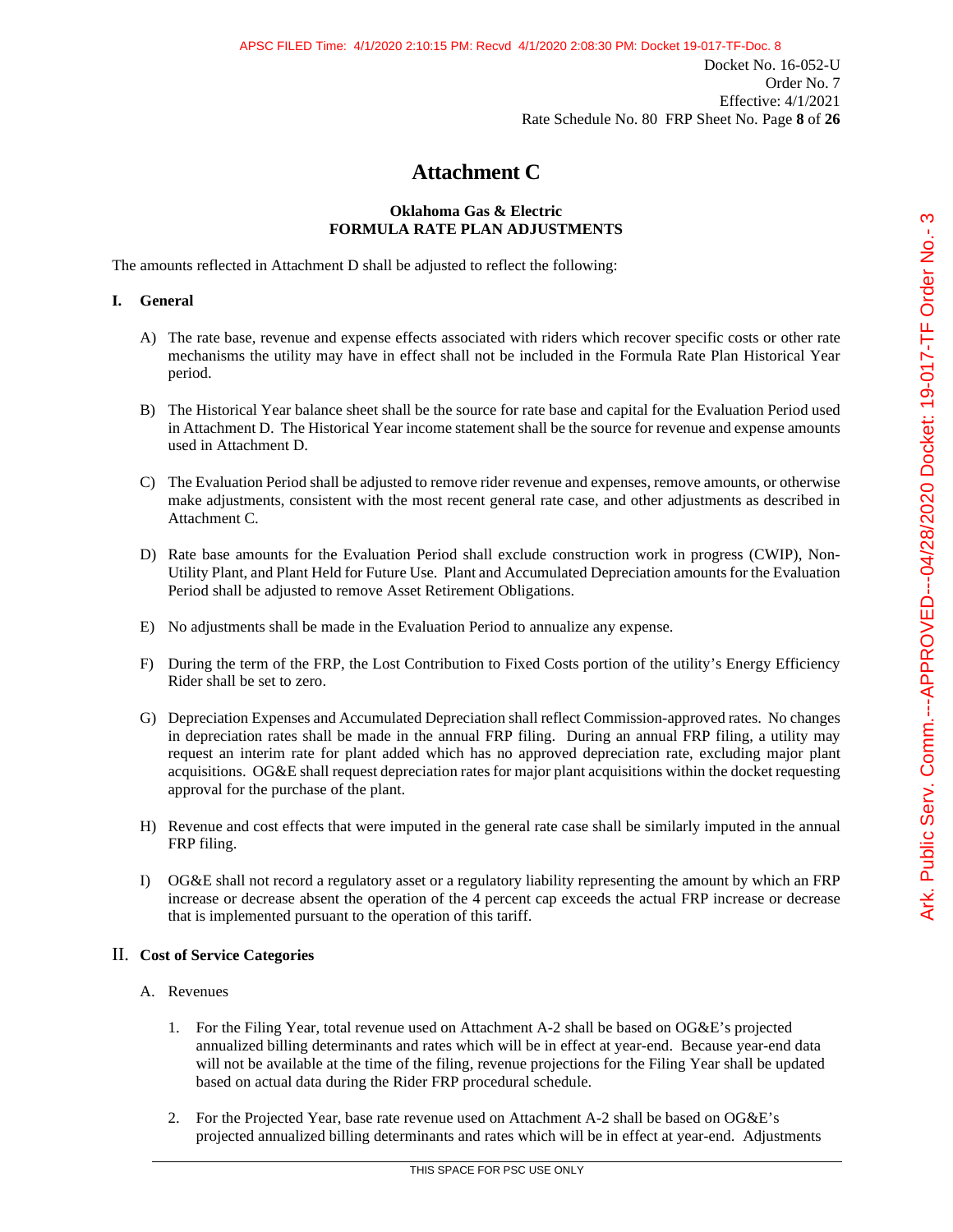for customer growth and thirty-year weather normalized average usage and average demands established from Docket No.16-052-U.

- 3. The Evaluation Period shall reflect actual Historical Year revenues. No adjustments for growth or weather shall be included.
- 4. Revenues associated with special rate contracts shall be treated consistent with the terms of the contract.

# B. Rate Base

- 1. For the Evaluation Period, plant shall reflect the average of beginning and ending year balances.
- 2. For the Evaluation Period, working capital assets (WCA) shall reflect a 13-month average.

# C. Expenses

- 1. The Evaluation Period shall reflect actual expenses, adjusted as described in Attachment C.
- D. Income Tax Expense

All state and federal income tax effects including 1) adjustments to taxable income, 2) adjustments to current taxes, and 3) provisions for deferred income tax (debit and credit) shall be adjusted or eliminated, as appropriate, to comport with the following principles:

- 1. All Evaluation Period interest expenses shall be eliminated and replaced with an imputed interest expense amount equal to the rate base multiplied by the weighted embedded cost of debt;
- 2. Effects associated with other adjustments shall be similarly and consistently adjusted;
- 3. The Evaluation Period shall reflect the corporate state and federal income tax laws legally in effect at year-end;
- 4. For the Evaluation Period, tax effects normally excluded for ratemaking purposes shall be eliminated.
- E. Benchmark Rate of Return on Rate Base

For the Evaluation Period, the following adjustments shall be made:

- 1. Current, accrued, and other liabilities (CAOL) shall be based on the Historical Year 13-month averages, as adjusted, and include all accounts consistent with those ordered by the Commission in Docket No. 16-052-U;
- 2. Accumulated Deferred Income Taxes (ADIT) shall be based on the beginning and ending year average and include all accounts consistent with those ordered by the Commission in Docket No. 16-052-U;
- 3. The capital balances for Long-Term Debt, Capital Leases, Preferred Equity, Common Equity, DOE Obligation and Other Capital shall be mid-year (September 30) balances adjusted to reflect intercompany payables balances using any 13 month average, if applicable, consistent with those ordered by the Commission in Docket No. 16-052-U;
- 4. The debt-to-equity (DTE) ratio for external capital, including the short-term debt percentage of 2.9%, shall be fixed at 50/50.
- 5. The return on equity shall be the value determined in Docket No. 16-052-U.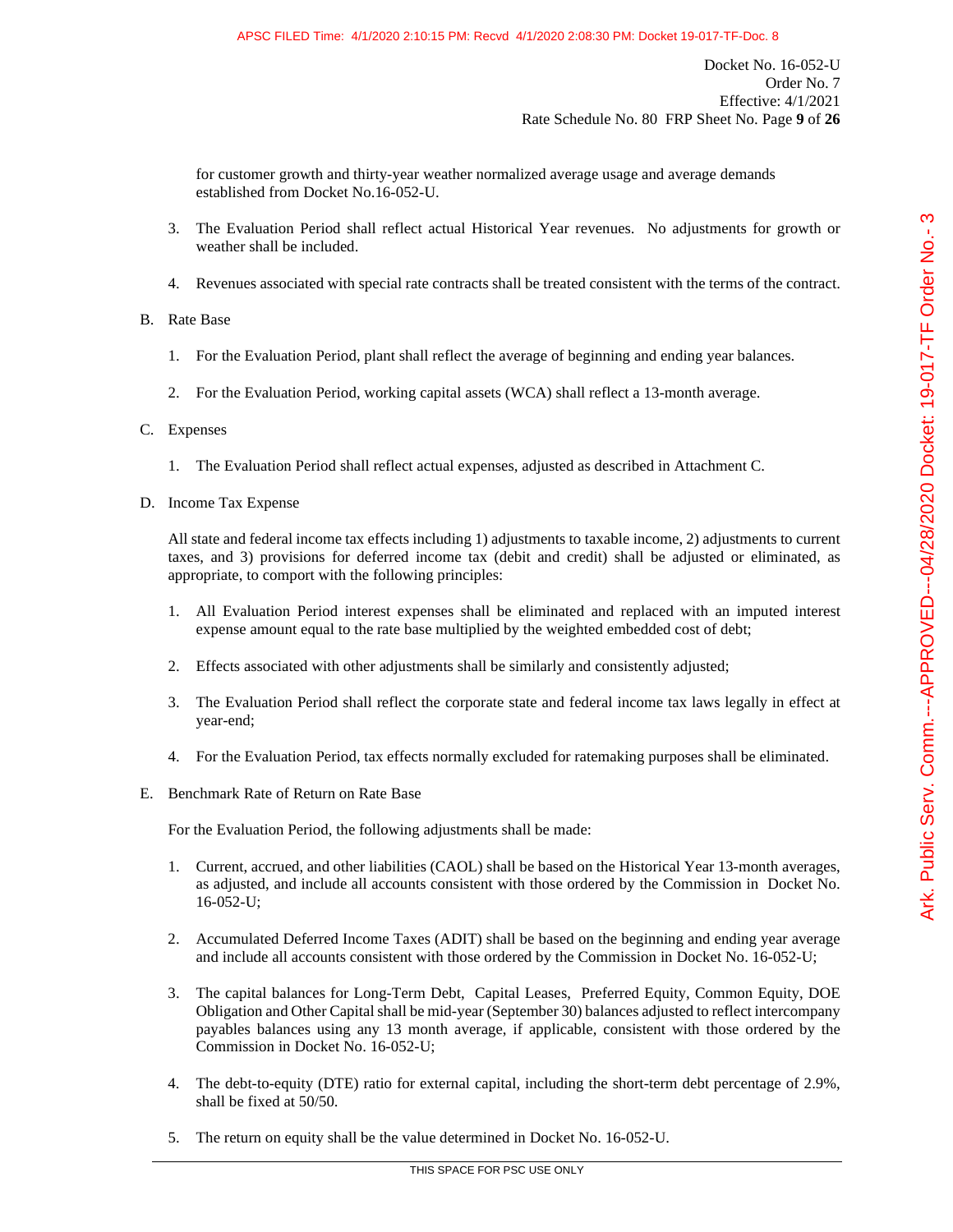- F. Load Data
	- 1. For the Evaluation Period, load data shall reflect actual Historical Year load. There will be no adjustments for customer growth or weather normalization. The load data for any load management tariff customers will be actual load.

# **III. Other Adjustments**

- A. Reclassifications
	- 1. For the Evaluation Period, revenues included in Other Electric Revenue shall be reclassified to the appropriate jurisdictional rate schedule revenue category.
	- 2. For the Evaluation Period, costs not allowable for ratemaking purposes shall be excluded as specified in Section I, or removed by adjustment. Likewise, costs that are allowed, but recorded below the utility operating income line, shall be included in the annual FRP filing cost data through appropriate reclassification adjustments.
- B. Out-of-Period Items

Expenses and revenues that are related to transactions occurring prior to the Evaluation Period but are recorded in the Evaluation Period shall be eliminated, including any associated tax adjustments.

C. Other

Nothing in this Attachment shall preclude OG&E or any party from proposing additional adjustment(s) beyond those described above.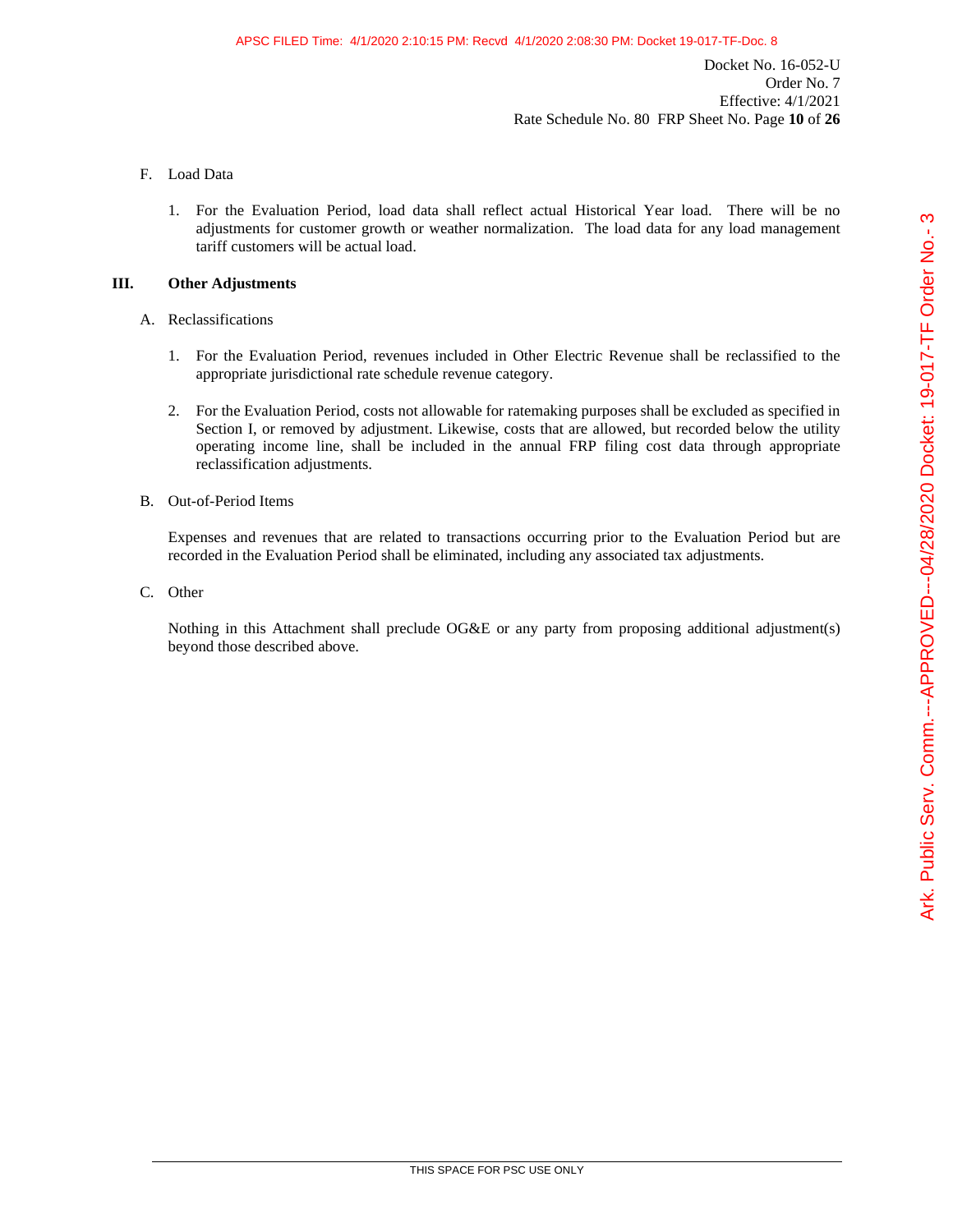**Effective: 4/1/2021 Rate Schedule No. 80 FRP Sheet No. Page 11 of 26**

#### **Attachment D-1**

#### **Oklahoma Gas & Electric Formula Rate Plan Earned Rate of Return on Common Equity Formula**

**For the Evaluation Period Ending March 31, 2020**

| Line<br><b>No</b>                                                                                      | <b>Description</b>                                                                                                                                                                                                                                                                                                                                                                                                                                                                                                                                                                                                                                                                                                           | <b>Source</b>                                                                                                                                                                                                                                                                                                                                                                 | Adjusted<br>Amount                                                                                                                                                                                          |
|--------------------------------------------------------------------------------------------------------|------------------------------------------------------------------------------------------------------------------------------------------------------------------------------------------------------------------------------------------------------------------------------------------------------------------------------------------------------------------------------------------------------------------------------------------------------------------------------------------------------------------------------------------------------------------------------------------------------------------------------------------------------------------------------------------------------------------------------|-------------------------------------------------------------------------------------------------------------------------------------------------------------------------------------------------------------------------------------------------------------------------------------------------------------------------------------------------------------------------------|-------------------------------------------------------------------------------------------------------------------------------------------------------------------------------------------------------------|
|                                                                                                        | TOTAL ARKANSAS RETAIL                                                                                                                                                                                                                                                                                                                                                                                                                                                                                                                                                                                                                                                                                                        |                                                                                                                                                                                                                                                                                                                                                                               |                                                                                                                                                                                                             |
| 1<br>2<br>3<br>4<br>5<br>6<br>$\overline{7}$<br>8<br>9<br>10<br>11<br>12<br>13<br>14<br>15<br>16<br>17 | ARKANSAS RETAIL RATE BASE<br>ARKANSAS RETAIL RATE SCHEDULE REVENUE<br>ARKANSAS RETAIL OPERATING REVENUE<br>ARKANSAS RETAIL OPERATING EXPENSE<br>ARKANSAS RETAIL OPERATING INCOME<br><b>EARNED RETURN ON RATE BASE</b><br>BENCHMARK RATE OF RETURN ON RATE BASE<br>REQUIRED ARKANSAS RETAIL OPERATING INCOME<br>ARKANSAS RETAIL OPERATING INCOME DEFICIENCY/(EXCESS)<br>REVENUE CONVERSION FACTOR<br>ARKANSAS RETAIL REVENUE DEFICIENCY/(EXCESS)<br><b>RETAIL REVENUE REQUIREMENT</b><br>COMMON EQUITY DEFICIENCY/(EXCESS) (%)<br>WEIGHTED EVALUATION PERIOD COST RATE FOR COMMON EQUITY (%)<br>WEIGHTED EARNED COMMON EQUITY RATE (%)<br><b>COMMON EQUITY RATIO (%)</b><br><b>EARNED RATE OF RETURN ON COMMON EQUITY (%)</b> | D-2, Line 27, Column D<br>D-3, Line 2, Column D<br>D-3, Line 5, Column D<br>D-3, Line 29, Column D<br>Line $3 -$ Line 4<br>Line $5/$ Line 1<br>D-5, Line 12, Column F<br>Line 7 * Line 1<br>Line $8 -$ Line $5$<br>Note [1]<br>Line $9 *$ Line 10<br>Note [2]<br>Line $9/$ Line 1<br>D-5, Line 3, Column F<br>Line 14 - Line 13<br>D-5, Line 3, Column D<br>Line 15 / Line 16 | 670,546,328<br>101,112,592<br>101,881,564<br>76,111,944<br>25,769,620<br>0.03843<br>5.31%<br>35,628,138<br>9,858,518<br>1.356605<br>13,374,115<br>114,486,707<br>1.47%<br>3.60%<br>2.13%<br>37.92%<br>5.62% |

**Notes:**

[1] Revenue Conversion Factor = 1 / [(1 - Composite Tax Rate \* (1 - Bad Debt + Forfeited Discounts)]. Forfeited discount revenues for Arkansas are determined in accordance with APSC General Service Rule 5.05.

[2] Arkansas Jurisdictional Revenue Requirement as determined by running the total company Evaluation Period costs through the approved Cost of Service model from Docket No. 16-052-U.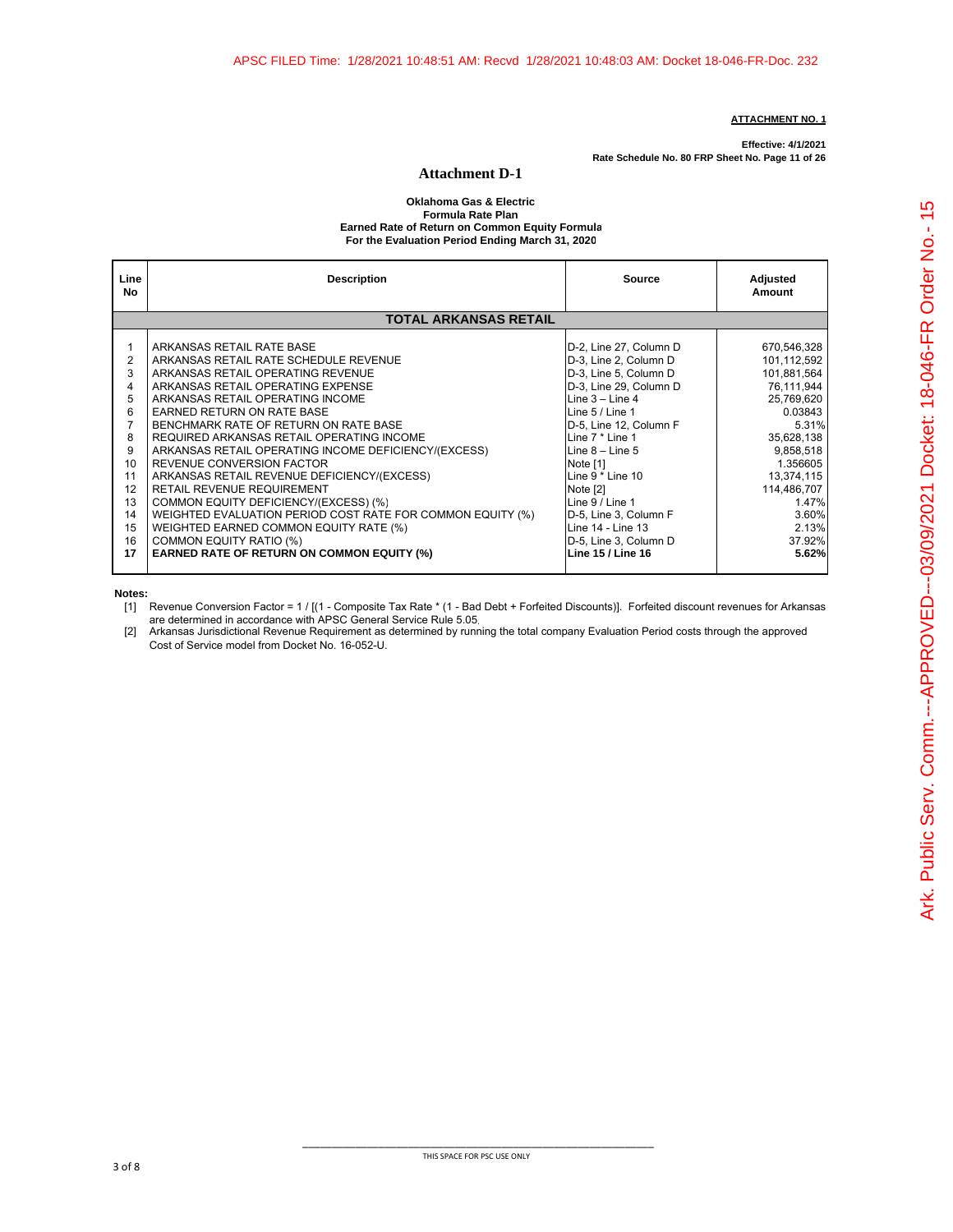**Effective: 4/1/2021 Rate Schedule No. 80 FRP Sheet No. Page 12 of 26**

#### **Attachment D-2**

# **Formula Rate Plan Rate Base For the Evaluation Period Ending March 31, 2020 Oklahoma Gas & Electric**

| Line<br><b>No</b>       | <b>Description</b>                         | <b>Evaluation Period</b><br>Per Books | <b>Evaluation Period</b><br><b>Adjustments</b> | Adjusted<br><b>Evaluation Period</b> | <b>Arkansas</b><br>Retail<br>Adjusted<br><b>Evaluation Period</b> |
|-------------------------|--------------------------------------------|---------------------------------------|------------------------------------------------|--------------------------------------|-------------------------------------------------------------------|
|                         |                                            | Α                                     | <b>B</b> [1]                                   | C                                    | D [2]                                                             |
| 1                       | PLANT IN SERVICE                           |                                       |                                                |                                      |                                                                   |
| $\overline{\mathbf{2}}$ | <b>Beginning Balance</b>                   | 12,214,978,674                        | (1, 119, 857, 972)                             | 11,095,120,702                       |                                                                   |
| 3                       | <b>Ending Balance</b>                      | 13,305,472,574                        | (1, 130, 460, 728)                             | 12,175,011,846                       |                                                                   |
| 4                       | Average Balance                            | 12,760,225,624                        | (1, 125, 159, 350)                             | 11,635,066,274                       | 982,457,218                                                       |
| 5                       | ACCUMULATED DEPRECIATION                   |                                       |                                                |                                      |                                                                   |
| 6                       | <b>Beginning Balance</b>                   | (4, 145, 187, 567)                    | 69,333,528                                     | (4,075,854,039)                      |                                                                   |
| $\overline{7}$          | <b>Ending Balance</b>                      | (4,899,614,865)                       | 64,789,432                                     | (4,834,825,433)                      |                                                                   |
| 8                       | Average Balance                            | (4,522,401,216)                       | 67.061.480                                     | (4,455,339,736)                      | (363, 238, 203)                                                   |
| 9                       | AVERAGE NET UTILITY PLANT (L4 + L8)        | 8,237,824,408                         | (1,058,097,870)                                | 7,179,726,538                        | 619,219,015                                                       |
| 10                      | PLANT ACQUISITION ADJUSTMENT               |                                       |                                                |                                      |                                                                   |
| 11                      | <b>Beginning Balance</b>                   | 151.643.703                           | (3.341.804)                                    | 148.301.899                          |                                                                   |
| 12                      | <b>Ending Balance</b>                      | 151,643,703                           | (3,341,804)                                    | 148,301,899                          |                                                                   |
| 13                      | Average Balance                            | 151.643.703                           | (3.341.804)                                    | 148.301.899                          | 13.108.701                                                        |
| 14                      | AMORTIZATION OF ACQUISITION AD.            |                                       |                                                |                                      |                                                                   |
| 15                      | <b>Beginning Balance</b>                   | (58, 409, 803)                        | 736,843                                        | (57,672,960)                         |                                                                   |
| 16                      | <b>Ending Balance</b>                      | (63, 977, 140)                        | 811,517                                        | (63, 165, 623)                       |                                                                   |
| 17                      | Average Balance                            | (61, 193, 472)                        | 774,180                                        | (60, 419, 292)                       | (5,340,582)                                                       |
| 18                      | <b>WORKING CAPITAL ASSETS</b>              |                                       |                                                |                                      |                                                                   |
| 19                      | <b>MATERIALS AND SUPPLIES</b>              | 96,488,137                            | (11, 146, 661)                                 | 85,341,476                           | 7,263,354                                                         |
| 20                      | <b>PREPAYMENTS</b>                         | 10,211,335                            | (2,072,862)                                    | 8,138,473                            | 687.207                                                           |
| 21                      | <b>FUEL INVENTORY</b>                      | 45,458,346                            | (25, 850, 864)                                 | 19,607,482                           | 1,797,418                                                         |
| 22                      | <b>WORKING CASH</b>                        | 1,434,450,992                         | (1, 125, 944, 294)                             | 308,506,698                          | 33,811,214                                                        |
| 23                      | TOTAL WORKING CAPITAL ASSETS               | 1,586,608,810                         | (1, 165, 014, 681)                             | 421.594.129                          | 43,559,194                                                        |
| 24                      | <b>OTHER</b>                               | 0                                     | 0                                              | 0                                    | 0                                                                 |
| 25                      | <b>TOTAL RATE BASE:</b>                    |                                       |                                                |                                      |                                                                   |
| 26                      | Ending Balances (L3+L7+L12+L16+L23+L24)    | 10,080,133,082                        | (2,233,216,264)                                | 7,846,916,819                        |                                                                   |
| 27                      | Adj Evaluation Period (L9+L13+L17+L23+L24) | 9,914,883,450                         | (2, 225, 680, 175)                             | 7,689,203,275                        | 670,546,328                                                       |

**Notes:**

Adjustments as set out in Attachment C to this FRP.

 $\overline{[2]}$ Arkansas Retail Jurisdictional Rate Base as determined by running the total company historical costs through the approved Cost of Service model from Docket No. 16-<br>052-U, as adjusted pursuant to Attachment C, Section II, F

\_\_\_\_\_\_\_\_\_\_\_\_\_\_\_\_\_\_\_\_\_\_\_\_\_\_\_\_\_\_\_\_\_\_\_\_\_\_\_\_\_\_\_\_\_\_\_\_\_\_\_\_\_\_\_\_\_\_\_\_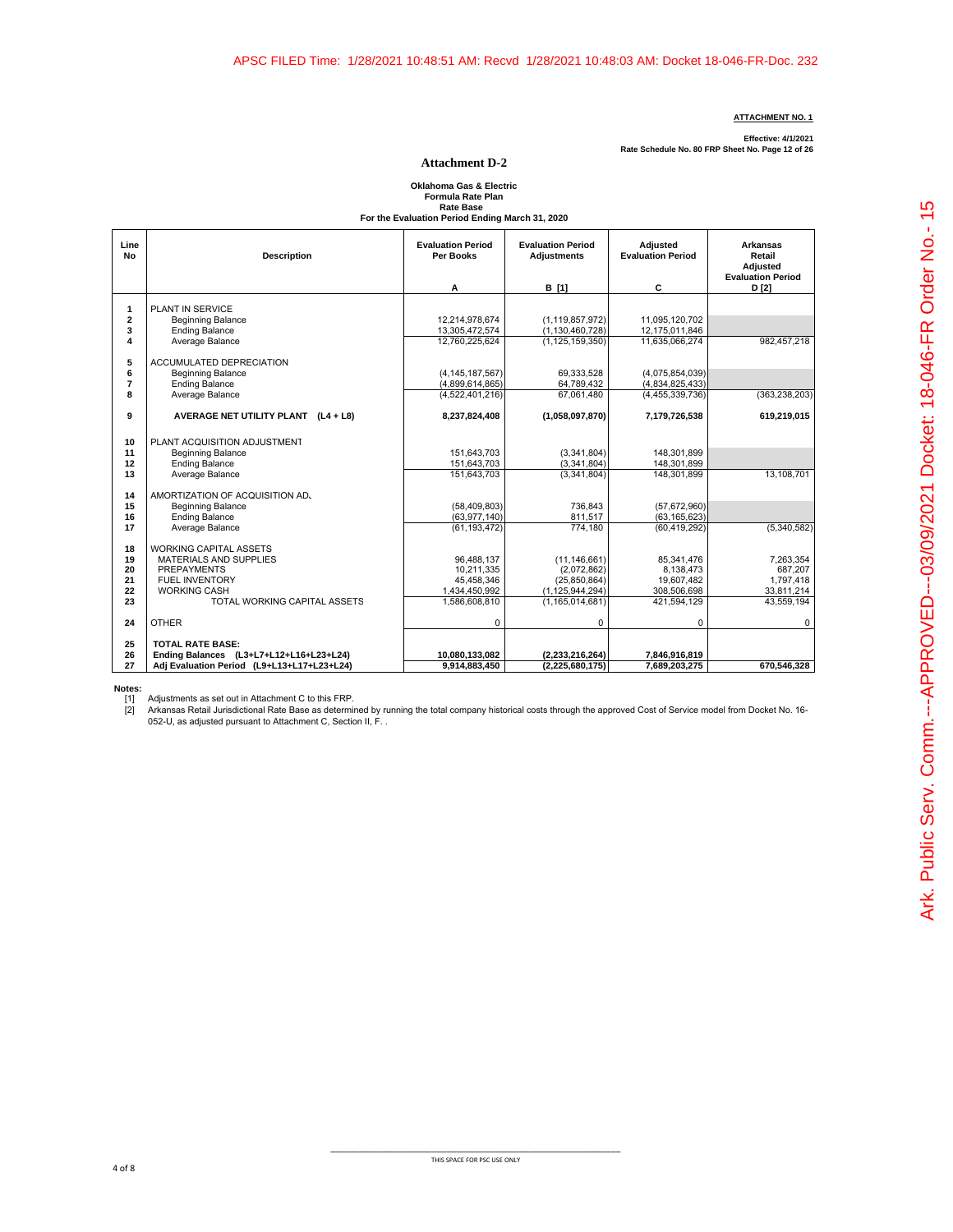**Effective: 4/1/2021 Rate Schedule No. 80 FRP Sheet No. Page 13 of 26**

#### **Attachment D-3**

**Formula Rate Plan Oklahoma Gas & Electric Operating Income For the Evaluation Period Ending March 31, 2020**

| Line<br>No     | <b>Description</b>                                    | <b>Evaluation Period</b><br>Per Books | <b>Evaluation Period</b><br><b>Adjustments</b> | <b>Adjusted</b><br><b>Evaluation Period</b> | <b>Arkansas</b><br>Retail<br>Adjusted |
|----------------|-------------------------------------------------------|---------------------------------------|------------------------------------------------|---------------------------------------------|---------------------------------------|
|                |                                                       | А                                     | B [1]                                          | C                                           | <b>Evaluation Period</b><br>D [2]     |
|                | <b>REVENUES</b>                                       |                                       |                                                |                                             |                                       |
| $\mathbf{1}$   | SALES TO ULTIMATE CUSTOMERS                           |                                       |                                                |                                             |                                       |
| $\overline{2}$ | ARKANSAS RETAIL RATE SCHEDULE REVENUE [4]             | 176,950,302                           | (75, 837, 710)                                 | 101,112,592                                 | 101,112,592                           |
| 3              | ARKANSAS OTHER ELECTRIC REVENUE                       | (7, 278, 602)                         | 8,047,574                                      | 768.972                                     | 768,972                               |
| $\overline{4}$ | OTHER JURISDICTIONAL REVENUE                          | 2,003,287,552                         | (817, 518, 005)                                | 1,185,769,547                               | $\Omega$                              |
| 5              | TOTAL OPERATING REVENUES (Sum of L2 thru L4)          | 2,172,959,252                         | (885, 308, 141)                                | 1,287,651,111                               | 101,881,564                           |
|                | <b>EXPENSES</b>                                       |                                       |                                                |                                             |                                       |
| 6              | OPERATION & MAINTENANCE                               |                                       |                                                |                                             |                                       |
| $\overline{7}$ | <b>PRODUCTION</b>                                     | 836.763.199                           | (695, 690, 132)                                | 141.073.068                                 | 16.494.390                            |
| 8              | <b>TRANSMISSION</b>                                   | 175.622.295                           | (156, 715, 216)                                | 18.907.079                                  | 1.287.523                             |
| 9              | <b>REGIONAL MARKET</b><br><b>DISTRIBUTION</b>         | 9,637,789<br>95.266.679               | (5,960,525)                                    | 3,677,264<br>82.123.816                     | 286,812<br>7.981.880                  |
| 10<br>11       | <b>CUSTOMER ACCOUNTS</b>                              | 23,517,389                            | (13, 142, 863)<br>(2,857,441)                  | 20,659,948                                  | 1,864,582                             |
| 12             | <b>CUSTOMER SERVICE &amp; INFORMATION</b>             | 47,244,888                            | (42, 276, 715)                                 | 4,968,173                                   | 293.702                               |
| 13             | <b>SALES</b>                                          | 5,032,897                             | (508, 790)                                     | 4,524,106                                   | 407,202                               |
| 14             | ADMINISTRATIVE & GENERAL                              | 131,343,373                           | (17,899,748)                                   | 113,443,625                                 | 12,389,263                            |
| 15             | TOTAL O & M EXPENSE (Sum of L6 thru L14)              | 1.324.428.509                         | (935,051,430)                                  | 389.377.079                                 | 41,005,354                            |
| 16             | GAIN FROM DISPOSITION OF ALLOWANCES                   | (59)                                  | 59                                             | n                                           | $\Omega$                              |
| 17             | <b>REGULATORY DEBITS &amp; CREDITS</b>                |                                       |                                                |                                             | $\Omega$                              |
| 18             | DEPRECIATION & AMORTIZATION EXPENSES                  | 351,581,439                           | (6,921,070)                                    | 344.660.369                                 | 29,350,138                            |
| 19             | <b>ACCRETION EXPENSES</b>                             |                                       |                                                |                                             | $\Omega$                              |
| 20             | AMORTIZATION OF PLANT ACQUISITION ADJUSTMENT          |                                       | 5,492,663                                      | 5,492,663                                   | 485,507                               |
| 21             | OTHER CREDIT FEES                                     |                                       | n                                              |                                             | $\Omega$                              |
| 22             | TAXES OTHER THAN INCOME                               | 91,776,992                            | (8,921,770)                                    | 82,855,222                                  | 7,143,314                             |
| 23<br>24       | STATE INCOME TAX [3]<br>FEDERAL INCOME TAX [3]        | (6,820,813)<br>25,978,490             | 4,194,814<br>4,433,927                         | (2,597,528)<br>30,504,424                   | (1,244,107)<br>(628, 263)             |
| 25             | GAIN/LOSS - DISPOSITION OF UTILITY PLANT              | 0                                     | n                                              |                                             |                                       |
| 26             | <b>OTHER</b>                                          |                                       |                                                |                                             |                                       |
| 27             | TOTAL UTILITY OPERATING EXPENSE (Sum of L15 thru L26) | 1,786,944,559                         | (936, 772, 808)                                | 850,292,229                                 | 76,111,944                            |
| 28             | NET UTILITY OPERATING INCOME (L5 - L27)               | 386,014,693                           | 51,464,667                                     | 437.358.882                                 | 25.769.620                            |

**Notes:**<br>[1] Adjustments as set out in Attachment C to this FRP.<br>[2] Arkansas Retail Jurisdictional Expenses as determir Arkansas Retail Jurisdictional Expenses as determined by running the total company historical costs through the approved Cost of Service model from Docket No. 16-052-U, as adjusted<br>pursuant to Attachment C, Section II, F.

[3] Reference Attachment D-4 [4] L2 includes only base rate revenues and prior year FRP revenues.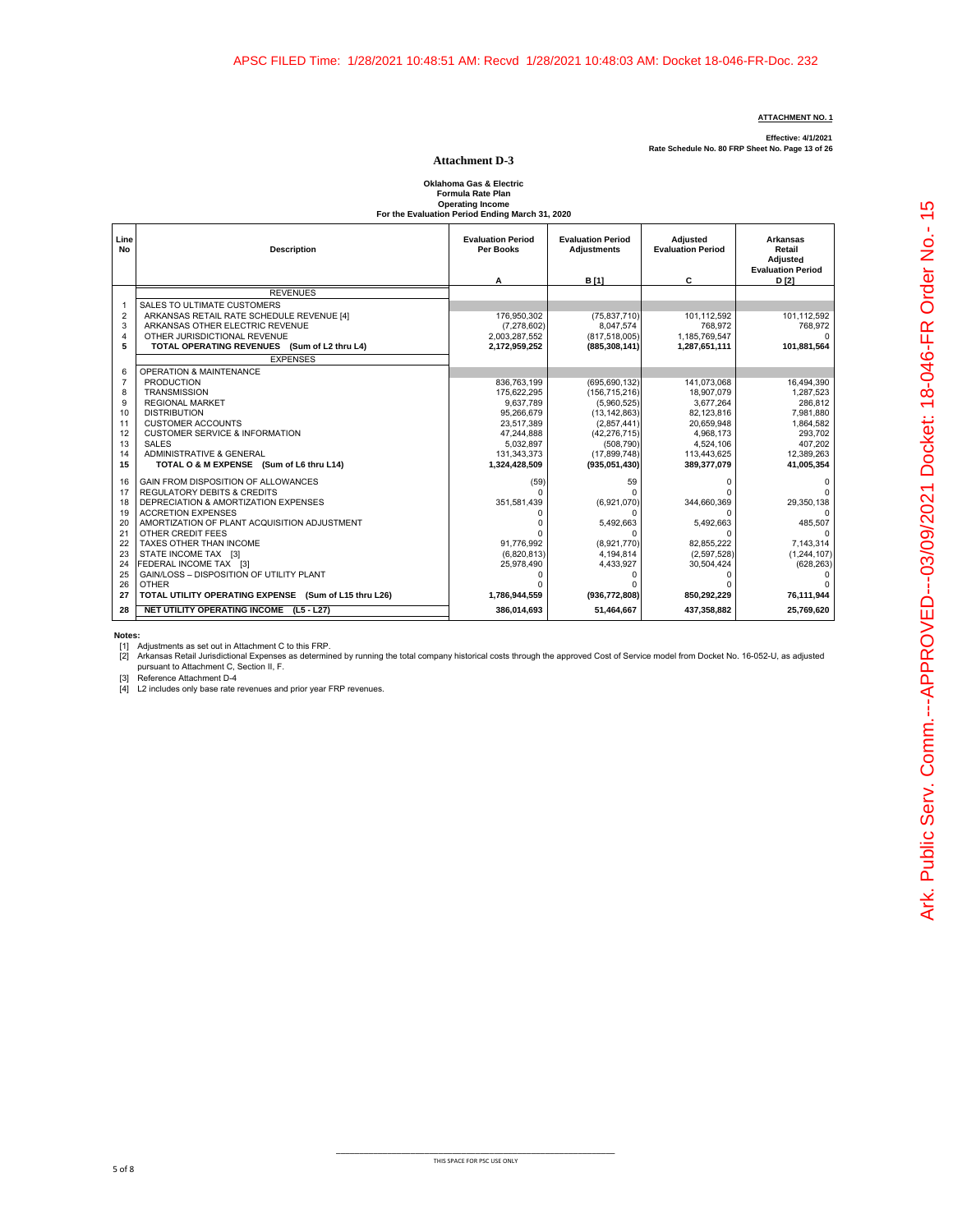**Effective: 4/1/2021 Rate Schedule No. 80 FRP Sheet No. Page 14 of 26**

#### **Attachment D-4**

# **Oklahoma Gas & Electric Formula Rate Plan Income Tax For the Evaluation Period Ending March 31, 2020**

| Line<br><b>No</b>        | <b>Description</b>                                                                                                                                                               | <b>Evaluation Period</b><br><b>Per Books</b>             | <b>Evaluation Period</b><br><b>Adjustments</b>       | Adjusted<br><b>Evaluation Period</b>                    | <b>Arkansas</b><br>Retail<br><b>Adjusted</b><br><b>Evaluation Period</b> |
|--------------------------|----------------------------------------------------------------------------------------------------------------------------------------------------------------------------------|----------------------------------------------------------|------------------------------------------------------|---------------------------------------------------------|--------------------------------------------------------------------------|
|                          |                                                                                                                                                                                  | A                                                        | <b>B</b> [1]                                         | C                                                       | D [2]                                                                    |
| $\mathbf{1}$             | TOTAL OPERATING REVENUES                                                                                                                                                         | 2,278,275,982                                            | (990, 624, 871)                                      | 1,287,651,111                                           | 101,881,564                                                              |
| $\overline{2}$<br>3      | <b>TOTAL O&amp;M EXPENSE</b><br>GAIN FROM DISPOSITION OF ALLOWANCES                                                                                                              | 1,324,428,509<br>(59)                                    | (935,051,430)<br>59                                  | 389, 377, 079<br>$\Omega$                               | 41,005,354                                                               |
| $\overline{4}$<br>5<br>6 | REGULATORY DEBITS AND CREDITS<br>DEPRECIATION & AMORTIZATION EXPENSE<br><b>ACCRETION EXPENSE</b>                                                                                 | $\Omega$<br>351,581,439                                  | $\Omega$<br>(6,921,070)                              | $\Omega$<br>344,660,369<br>$\Omega$                     | $\Omega$<br>29,835,646<br>$\Omega$                                       |
| $\overline{7}$<br>8      | AMORTIZATION OF PLANT ACQUISITION ADJUSTMENT<br>OTHER CREDIT FEES                                                                                                                |                                                          | 5,492,663<br>$\Omega$                                | 5,492,663<br>$\Omega$                                   | $\mathbf 0$<br>$\Omega$                                                  |
| 9<br>10<br>11            | TAXES OTHER THAN INCOME<br>GAIN/LOSS - DISPOSITION OF UTILITY PLANT<br><b>OTHER</b>                                                                                              | 91,776,992                                               | (8,921,770)<br>$\Omega$                              | 82,855,222<br>$\Omega$<br>$\Omega$                      | 7,143,314<br>0<br>$\Omega$                                               |
| 12                       | <b>INTEREST EXPENSE [3]</b>                                                                                                                                                      | 145,212,795                                              | (13,950,406)                                         | 131,262,389                                             | 11,446,896                                                               |
| 13                       | NET INCOME BEFORE INCOME TAXES (L1- (Sum L2-L12))                                                                                                                                | 365,276,305                                              | (31, 272, 916)                                       | 334,003,389                                             | 12,450,353                                                               |
| 14<br>15                 | ADJUSTMENTS TO NET INCOME BEFORE TAXES [4]<br>TAXABLE INCOME (L12 + L13)                                                                                                         | (233, 488, 867)<br>131,787,438                           | 201,573,886<br>170,300,970                           | (31, 914, 981)<br>302,088,408                           | (2,783,185)<br>9,667,169                                                 |
|                          | <b>COMPUTATION OF STATE INCOME TAX [5]</b>                                                                                                                                       |                                                          |                                                      |                                                         |                                                                          |
| 16<br>17                 | TAXABLE INCOME (L15)<br>STATE ADJUSTMENTS [4]                                                                                                                                    | 131,787,438                                              | 170,300,970                                          | 302,088,408<br>$\Omega$                                 | 9,667,169<br>0                                                           |
| 18<br>19                 | STATE TAXABLE INCOME (L16 + L17)<br>STATE INCOME TAX BEFORE ADJUSTMENTS (L18 * Tax Rate) [1]                                                                                     | 131.787.438<br>8.041.358                                 | 170.300.970<br>10,391,473                            | 302.088.408<br>18,432,830                               | 9.667.169<br>589.871                                                     |
| 20<br>21                 | ADJUSTMENTS TO STATE TAX [4]<br>STATE INCOME TAX (L19 + L20)                                                                                                                     | (3,348,779)<br>4,692,579                                 | (17,681,580)<br>(7, 290, 107)                        | (21,030,359)<br>(2,597,528)                             | (1,833,978)<br>(1, 244, 107)                                             |
|                          | <b>COMPUTATION OF FEDERAL INCOME TAX [5]</b>                                                                                                                                     |                                                          |                                                      |                                                         |                                                                          |
| 22<br>23<br>24           | TAXABLE INCOME (L15)<br>STATE INCOME TAX BEFORE ADJUSTMENTS (L19)<br>FEDERAL ADJUSTMENTS [4]                                                                                     | 131.787.438<br>4,692,579                                 | 170.300.970<br>10,391,473                            | 302.088.408<br>18,432,830<br>$\Omega$                   | 9.667.169<br>589,871<br>$\Omega$                                         |
| 25<br>26<br>27<br>28     | TOTAL FEDERAL TAXABLE INCOME (L22 - L23 + L24)<br>FEDERAL INCOME TAX BEFORE ADJUSTMENTS (L25 * Tax Rate) [1]<br>ADJUSTMENTS TO FEDERAL TAX [4]<br>FEDERAL INCOME TAX (L26 + L27) | 127,094,859<br>26,689,920<br>(36,043,864)<br>(9,353,943) | 159,909,497<br>32,877,751<br>6.980.617<br>39,858,368 | 283,655,577<br>59,567,671<br>(29,063,247)<br>30,504,424 | 9,077,297<br>1,906,232<br>(2,534,496)<br>(628, 263)                      |
|                          |                                                                                                                                                                                  |                                                          |                                                      |                                                         |                                                                          |

**Notes:**

A

[1] Adjustments and applicable tax rate as set out in Attachment C to this FRP.<br>[2] Aktansas Retail Jurisdiction as determined by running the total company historical costs through the approved Cost of Service model from D  $\begin{bmatrix} 1 \\ 2 \end{bmatrix}$ 

[3] Interest Expense is Per Books for Column A, Weighted Cost Of Debt (COD) Rate as derived from COD elements reflected in Attachment D-5 x Rate Base per Attachment D-2, Column C.

[4] List all adjustments including descriptions in a supporting schedule. [5] Computation of Income Tax includes both current and deferred income taxes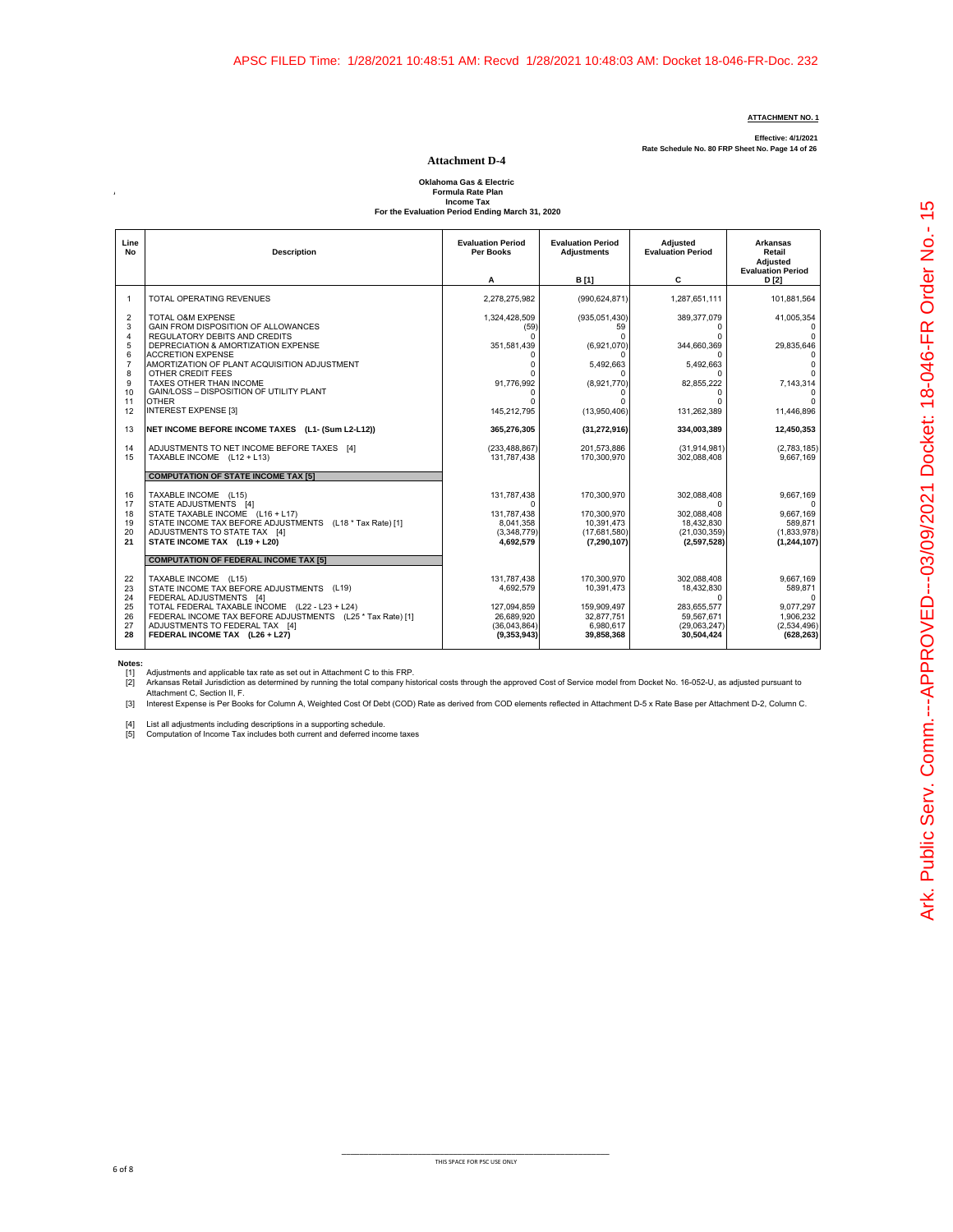**Effective: 4/1/2021 Rate Schedule No. 80 FRP Sheet No. Page 15 of 26**

#### **Attachment D-5**

#### **Oklahoma Gas & Electric Formula Rate Plan Benchmark Rate of Return on Rate Base For the Evaluation Period Ending March 31, 2020**

| (A)  | (B)                                           | (C)                           | (D)                         | (E)                        | (F)                                                              |
|------|-----------------------------------------------|-------------------------------|-----------------------------|----------------------------|------------------------------------------------------------------|
| Line | <b>Description</b>                            | Capital<br>Amount (\$)<br>[1] | Capital<br>Ratio (%)<br>[2] | Cost<br>Rate $(\%)$<br>[3] | <b>Benchmark</b><br>Rate Of<br><b>Return On</b><br>Rate Base [4] |
| No.  |                                               |                               |                             |                            |                                                                  |
|      |                                               |                               |                             |                            |                                                                  |
|      | Long-Term Debt                                | 3,325,432,975                 | 35.24%                      | 4.66%                      | 1.64%                                                            |
| 2    | <b>Preferred Stock</b>                        |                               | $0.00\%$                    |                            | $0.00\%$                                                         |
| 3    | <b>Common Equity</b>                          | 3,579,048,272                 | 37.92%                      | 9.50%                      | 3.60%                                                            |
| 4    | Accumulated Deferred Income Taxes             | 915,767,996                   | 9.70%                       | $0.00\%$                   | $0.00\%$                                                         |
| 5    | Pre-1971 ADITC                                |                               | 0.00%                       | 0.00%                      | $0.00\%$                                                         |
| 6    | Post-1970 ADITC                               | 7,096,515                     | 0.08%                       | 7.13%                      | 0.01%                                                            |
|      | <b>Customer Deposits</b>                      | 82,745,665                    | 0.88%                       | 2.68%                      | 0.02%                                                            |
| 8    | Short-Term/Interim Debt                       | 207,584,800                   | 2.20%                       | 1.52%                      | 0.03%                                                            |
| 9    | <b>Current Accrued, and Other Liabilities</b> | 1,312,770,784                 | 13.91%                      | $0.00\%$                   | $0.00\%$                                                         |
| 10   | Capital Leases                                |                               | $0.00\%$                    | $0.00\%$                   | $0.00\%$                                                         |
| 11   | <b>Other Capital Items</b>                    | 6,848,057                     | 0.07%                       | 8.55%                      | 0.01%                                                            |
| 12   | Total                                         | 9,437,295,063                 | 100.00%                     |                            | 5.31%                                                            |

**Notes:**

[3] The cost rates shall be calculated in accordance with the calculation applied by the Commission in Docket No. 16-052- U. Support for the cost of Long-Term debt and cost of Preferred Stock shall be provided in the same format and level of detail required by the Filing Requirements, respectively. Support for the Short-Term debt cost rate and DOE Obligation cost rate, if applicable, should include a general description of how the interest rate is determined and the same level of detail provided in the Filing Requirements in Attachment E, Item No. 15. The cost rate for Customer Deposits shall be the Commission-approved rate in effect during the year. The cost rate for Common Equity shall be that approved by Commission Order in Docket No. 16-052-U.

[4] The components in Column F are the corresponding Cost Rates multiplied by the associated Capital Ratio.

<sup>[1]</sup> The capital balances for Long-Term Debt, Capital Leases, Preferred Equity, Common Equity and Other Capital shall be mid-year (September 30) balances adjusted to reflect any intercompany payables balances using any 13 month average, if applicable, consistent with Commission Order in Docket No. 16-052-U. Support for the 13 month average of the money pool calculations shall be provided. The total DTE for external capital, including the short-term debt percentage of 2.9%, shall be fixed at 50/50, consistent with Commission Order in Docket No. 16-052-U. Capital amounts shall include mid-year (September 30) balances for Post-1970 Investment Tax Credits, Customer Deposits, and Short-Term debt balances, beginning and ending year average for ADIT, and 13-month average balances for CAOL, if applicable. A September 30 balance sheet should be provided as well as a reconciliation between the balance sheet and Column (C) amounts. Support for the CAOL balances shall include the same format and detail as required by the Filing Requirements in Attachment E, Item No. 15.

<sup>[2]</sup> Capital amounts each divided by the Total Capital Amount.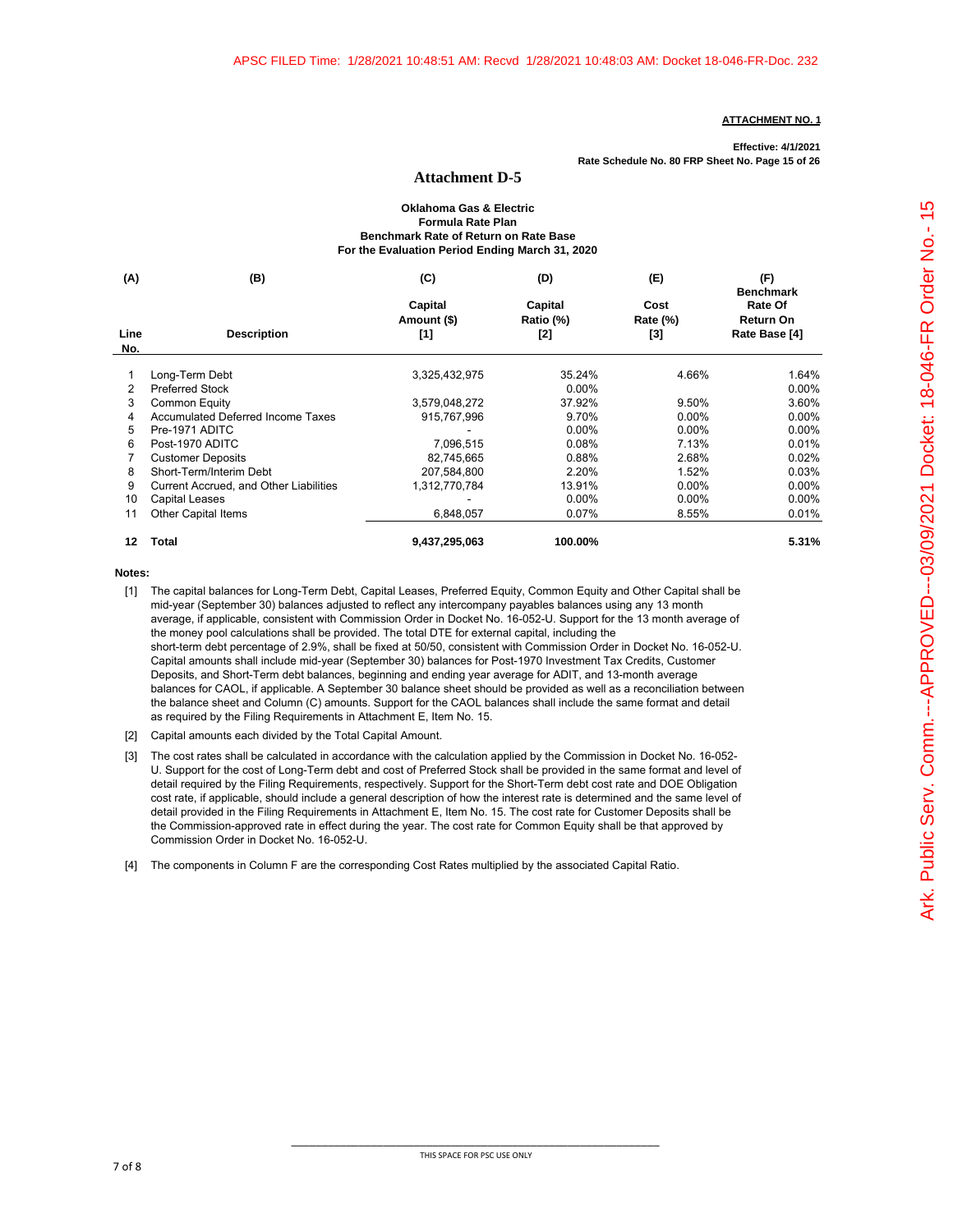**Effective: 4/1/2021 Rate Schedule No. 80 FRP Sheet No. Page 16 of 26**

#### **Attachment D-6**

#### **Formula Rate Plan FRP Revenue Redetermination Formula Oklahoma Gas & Electric For the Evaluation Period Ending March 31, 2020**

| <b>SECTION 1</b> |                                                    |                                                     |             |
|------------------|----------------------------------------------------|-----------------------------------------------------|-------------|
|                  |                                                    | <b>BANDWIDTH DEVELOPMENT</b>                        |             |
| Line             |                                                    |                                                     |             |
| No               | <b>DESCRIPTION</b>                                 | <b>REFERENCE</b>                                    |             |
|                  | Earned Rate of Return on Common Equity ("ERR") [1] | D-1, Line 17                                        | 5.62%       |
| 2                | Target Return Rate ("TRR")                         | D-5, Line 3, Column E                               | 9.50%       |
| 3                | <b>Upper Bandwidth Limit</b>                       | Line $2 + 0.50%$                                    | 10.00%      |
| 4                | Lower Bandwidth Limit                              | Line 2 - 0.50%                                      | 9.00%       |
|                  |                                                    | If $L1 < L4$ , then $L2 - L1$ ; If $L1 > L3$ , then |             |
|                  |                                                    | L2 - L1, but no adjustment if L1 $\geq$ L4          |             |
| 5                | <b>ROE Adjustment</b>                              | and $L1 \le L3$                                     | 3.88%       |
| <b>SECTION 2</b> |                                                    |                                                     |             |
|                  |                                                    | <b>ROE BANDWIDTH RATE ADJUSTMENT</b>                |             |
| Line             |                                                    |                                                     |             |
| No               | <b>DESCRIPTION</b>                                 | <b>REFERENCE</b>                                    |             |
| 6                | <b>ROE Adjustment</b>                              | Per Line 5                                          | 3.88%       |
|                  | Common Equity Capital Ratio                        | D-.5, Line 3, Column D                              | 37.92%      |
| 8                | Retail Rate Base                                   | D-1. Line 1                                         | 670,546,328 |
| 9                | Revenue Conversion Factor                          | D-1, Line 10                                        | 1.35661     |
| 10               | Total Rate Change in Rider FRP Revenue             | Line 6 * Line 7 * Line 8 * Line 9                   | 13,374,115  |
| <b>SECTION 3</b> |                                                    |                                                     |             |
|                  |                                                    | TOTAL BANDWIDTH RATE ADJUSTMENT                     |             |
| Line             |                                                    |                                                     |             |
| No               | <b>DESCRIPTION</b>                                 | <b>REFERENCE</b>                                    |             |
| 11               | (Reduction) / Increase in FRP Revenue              | Line 10                                             | 13,374,115  |
| 12               | Incremental Evaluation Period FRP Rider Revenue    | Note [3]                                            | 3,269,336   |
| 13               | Netting of Evaluation Period Differences Adj. [4]  | Line 11 - Line 12                                   | 10,104,779  |

**Notes:**

[1] The ERR is the Earned Rate of Return on Common Equity, calculated by dividing the weighted earned common equity rate by the common equity ratio percentage.

[2] The TRR is the Company's cost rate for common equity as established by the Commission in Docket No. 16-052-U.

 $\overline{[3]}$ Incremental Evaluation Period FRP Rider revenue is the total FRP Rider revenue received in the Evaluation Period not including any previous year FRP Rider revenue.

[4] Netting shall not begin until there is an actual twelve (12) months of Historical Year to report.

\_\_\_\_\_\_\_\_\_\_\_\_\_\_\_\_\_\_\_\_\_\_\_\_\_\_\_\_\_\_\_\_\_\_\_\_\_\_\_\_\_\_\_\_\_\_\_\_\_\_\_\_\_\_\_\_\_\_\_\_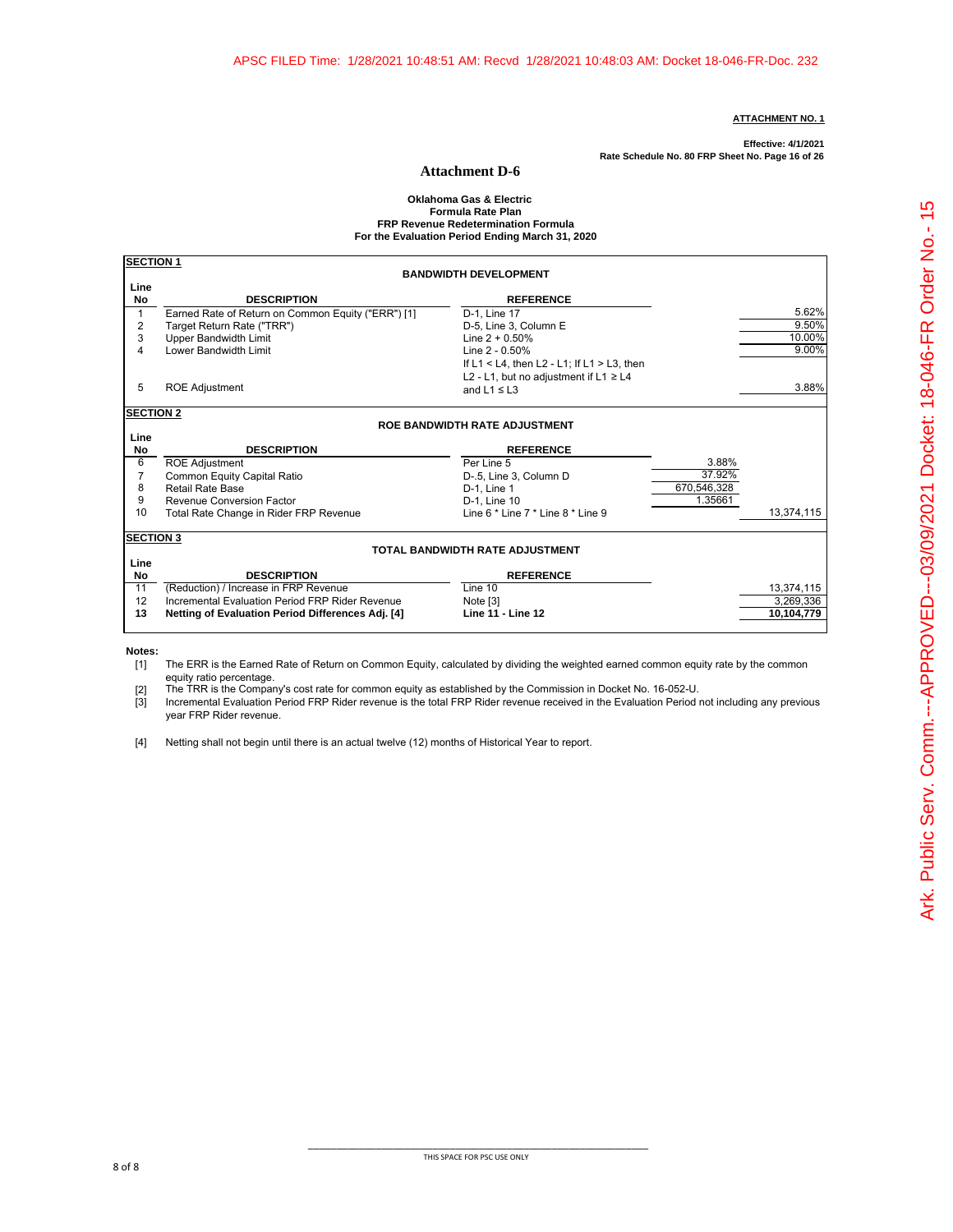# **Attachment E**

# **OKLAHOMA GAS & ELECTRIC FORMULA RATE PLAN FILING REQUIREMENTS**

| <b>Item</b><br>No. | <b>Filing Requirements</b>                                                                                                                                                                                                                                                                                                                                                                                                                                                                                                                                                                                                                                               |
|--------------------|--------------------------------------------------------------------------------------------------------------------------------------------------------------------------------------------------------------------------------------------------------------------------------------------------------------------------------------------------------------------------------------------------------------------------------------------------------------------------------------------------------------------------------------------------------------------------------------------------------------------------------------------------------------------------|
| $\mathbf{1}$       | OG&E shall file all FRP Attachments supporting the Historical Year.                                                                                                                                                                                                                                                                                                                                                                                                                                                                                                                                                                                                      |
|                    | The following information shall be provided to the Parties:                                                                                                                                                                                                                                                                                                                                                                                                                                                                                                                                                                                                              |
| $\overline{2}$     | Comparative Balance Sheet for the Historical Year, and as of March 31 for the four (4) years preceding<br>the Historical Year. Reconcile to the Trial Balances and the Attachment D Schedules that it supports,<br>and reconcile to the FERC Form 1 and FERC Form 3-Q, as applicable.                                                                                                                                                                                                                                                                                                                                                                                    |
| 3                  | Operating statement of revenues and expenses for the Historical Year, and for twelve months ending<br>March 31 for the four (4) years preceding the Historical Year. Reconcile to the Trial Balances and the<br>Attachment D Schedules that it supports, and reconcile to the FERC Form 1 and FERC Form 3-Q, as<br>applicable.                                                                                                                                                                                                                                                                                                                                           |
| $\overline{4}$     | Trial Balance by detail general ledger subaccount number for the Historical Year and as of March 31 for<br>the four (4) years preceding the Historical Year. Reconcile to the Balance Sheets and the Attachment D<br>Schedules that it supports.                                                                                                                                                                                                                                                                                                                                                                                                                         |
| 5                  | Monthly Trial Balances (FERC and Natural accounts) by detail general ledger subaccount number for<br>the beginning of the Historical Year and each of the monthly balances for the Historical Year. Reconcile<br>to the Balance Sheet, Income Statement, and the Attachment D Schedules that it supports. Also, provide<br>the monthly Trial Balance information for the Filing Year to date.                                                                                                                                                                                                                                                                            |
| 6                  | Monthly balances for the "300" series plant accounts for the beginning of the Historical Year and at each<br>month-end of the Historical Year (13 months). In additional columns, the accumulated depreciation<br>balances, the removal of securitized amounts (plant and accumulated depreciation) and asset retirement<br>obligations and any other adjustments by each "300" series plant amount for the beginning of and each<br>month-end of the Historical Year (13 months). Reconcile to the utility plant accounts in the Trial Balance<br>and the Attachment D Schedules it supports.                                                                           |
| $\tau$             | Monthly plant and accumulated depreciation balances by account and plant and unit, if applicable, for<br>the Historical Year showing the additions and retirements and any adjustments. Provide the cost of<br>removal and salvage amounts by plant account for the year. Reconcile all amounts to the monthly Trial<br>Balances for the "300" series plant accounts.                                                                                                                                                                                                                                                                                                    |
| $\,8\,$            | Identify all construction projects or purchases that closed to plant during the Historical Year. Include<br>the project number, project description, start date, completion date, date closed to plant, cost to complete,<br>and plant accounts where it was closed. Provide the detailed costs, including the AFUDC calculation,<br>included in the five (5) largest projects completed during the year.                                                                                                                                                                                                                                                                |
| 9                  | Plant balances by subaccount and plant/unit, as applicable for the ten (10) calendar years preceding the<br>Filing Year showing the additions and retirements. Include the 10-year average of each and explain<br>any amount that deviates from the average by more than thirty percent (30%). Provide the cost of<br>removal and salvage amounts by plant subaccount and plant/unit, as applicable for the same ten (10)<br>years. Determine the 10-year average percentage of plant additions, by plant account, for retirements,<br>and the 10-year average percentage of retirements by plant (accumulated depreciation) account for cost<br>of removal and salvage. |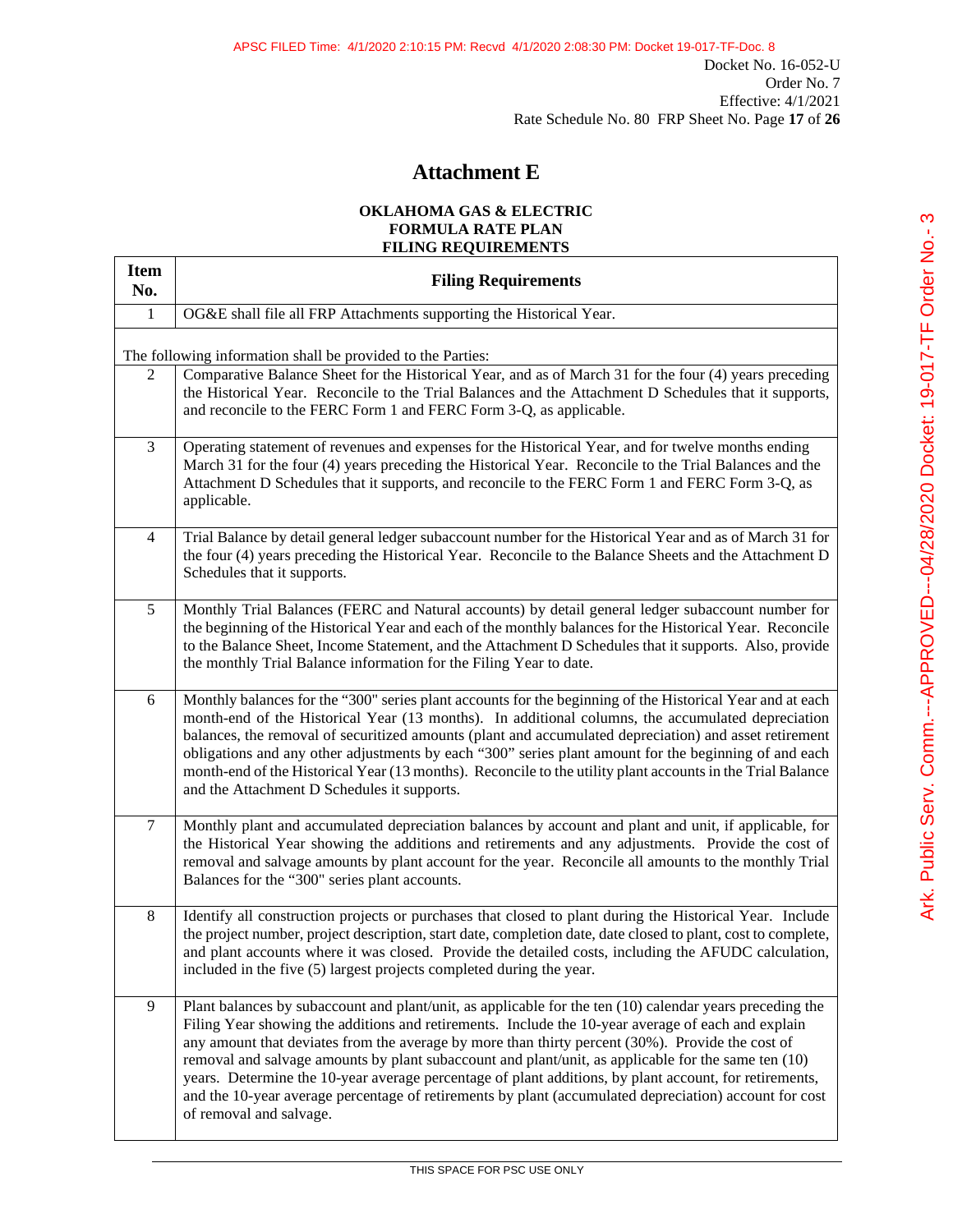| $10\,$ | Detailed chart of accounts, including subaccounts and detailed description (i.e. MFR E-9). List of<br>Source Object Codes, including cost center, order, and work breakdown structure and a detailed<br>description for each.                                                                                                                                                                                                                                                                                                                                                                                                                                                                                                                                                                                                                                                                                                                                  |
|--------|----------------------------------------------------------------------------------------------------------------------------------------------------------------------------------------------------------------------------------------------------------------------------------------------------------------------------------------------------------------------------------------------------------------------------------------------------------------------------------------------------------------------------------------------------------------------------------------------------------------------------------------------------------------------------------------------------------------------------------------------------------------------------------------------------------------------------------------------------------------------------------------------------------------------------------------------------------------|
| 11     | OG&E internal and external audit reports for the Historical Year and any proposed auditor's adjustments.                                                                                                                                                                                                                                                                                                                                                                                                                                                                                                                                                                                                                                                                                                                                                                                                                                                       |
| 12     | The most recently filed State and Federal Income Tax Returns for OG&E and OGE Energy Corp.                                                                                                                                                                                                                                                                                                                                                                                                                                                                                                                                                                                                                                                                                                                                                                                                                                                                     |
| 13     | Web access for the period of time between filing and a final order in the formula rate review process to<br>OG&E's database containing all general ledger accounting activity for the Historical Year and Filing<br>Year to date.                                                                                                                                                                                                                                                                                                                                                                                                                                                                                                                                                                                                                                                                                                                              |
| 14     | Rules of Practice and Procedure, Appendix 8-1 Minimum Filing Requirements (MFR) Schedules, as<br>modified to substitute the Historical Year for the test year, B-1, B-2, B-4, B-5, B-10, C-4, C-5, C-8, C-<br>9, C-10, C-11, C-12, D-2, D-3, D-5, D-6.1, D-6.2, D-6.3, D-7, F-1, G-1, G-2, G-3 and G-4, including<br>the supporting cost of service study (Jurisdictional Only). These schedules shall be used to support the<br>adjustments described in Item 17 below. Note, C-5 shall be used to recalculate the revenue conversion<br>factor. Note, D-2 and D-3 shall be modified to substitute the Historical Year as of September 30 for<br>the test year.                                                                                                                                                                                                                                                                                               |
| 15     | Schedule of the expenses paid to each vendor for the Historical Year and Filing Year to date sorted by<br>vendor name.                                                                                                                                                                                                                                                                                                                                                                                                                                                                                                                                                                                                                                                                                                                                                                                                                                         |
| 16     | Web access for the period of time between filing and a final order in the formula rate review process to<br>invoices for all vendors, regardless of originating company (OG&E and OGE Energy Corp.) included in<br>Item 15.                                                                                                                                                                                                                                                                                                                                                                                                                                                                                                                                                                                                                                                                                                                                    |
| 17     | Separate schedules of proposed adjustments to the actual financial statement amounts in determining<br>the Adjusted Historical Year by general ledger subaccount for 1) rate base, 2) revenues and expenses<br>(excluding current and deferred income taxes), 3) current and deferred income taxes, 4) CAOL, 5)<br>ADIT and 6) other capital components. Within each schedule, the adjustments should be in separate<br>columns, but grouped by 1) adjustments to remove rider revenue and expenses, 2) those consistent with<br>adjustments ordered by the Commission in Docket No. 16-052-U (such as removal of disallowed<br>expenses such as charitable contributions, or exclusion of temporary accounts from WCA), or 3) or<br>other adjustments. The adjustments within each schedule (rate base, revenues and expense, income<br>taxes, cost of capital components) shall directly support and reconcile to the appropriate Attachment D<br>Schedules. |
| 18     | For the Historical Year, by rate class and rate schedule, provide a statement showing customer count,<br>kWh, weather adjusted kWh, base rate revenues, and rider revenues.                                                                                                                                                                                                                                                                                                                                                                                                                                                                                                                                                                                                                                                                                                                                                                                    |
| 19     | Provide expense totals for the Historical Year and the four (4) years preceding the Historical Year by<br>Source Object Code. Each year should include separate columns for expenses included in the<br>determination of base rates and other riders (non-base rates) expenses. Reconcile to Trial Balance.                                                                                                                                                                                                                                                                                                                                                                                                                                                                                                                                                                                                                                                    |
| $20\,$ | Schedule of total payroll and related costs supporting base rates (excluding riders) by FERC subaccount<br>(expense and non-expense accounts) for the Historical Year and four (4) years preceding the Historical<br>Year. The costs should be shown in separate groups of columns for each company (OG&E and OGE<br>Energy Corp.). Within each company, for full-time employees only, include separate columns for: base<br>pay, overtime, STI, LTI, other bonuses (identify each separately), and payroll taxes. Provide part-time<br>pay and payroll taxes. Include a separate column for reductions for any payroll costs paid by other<br>affiliates or other companies per loaned labor/mutual assistance programs.                                                                                                                                                                                                                                      |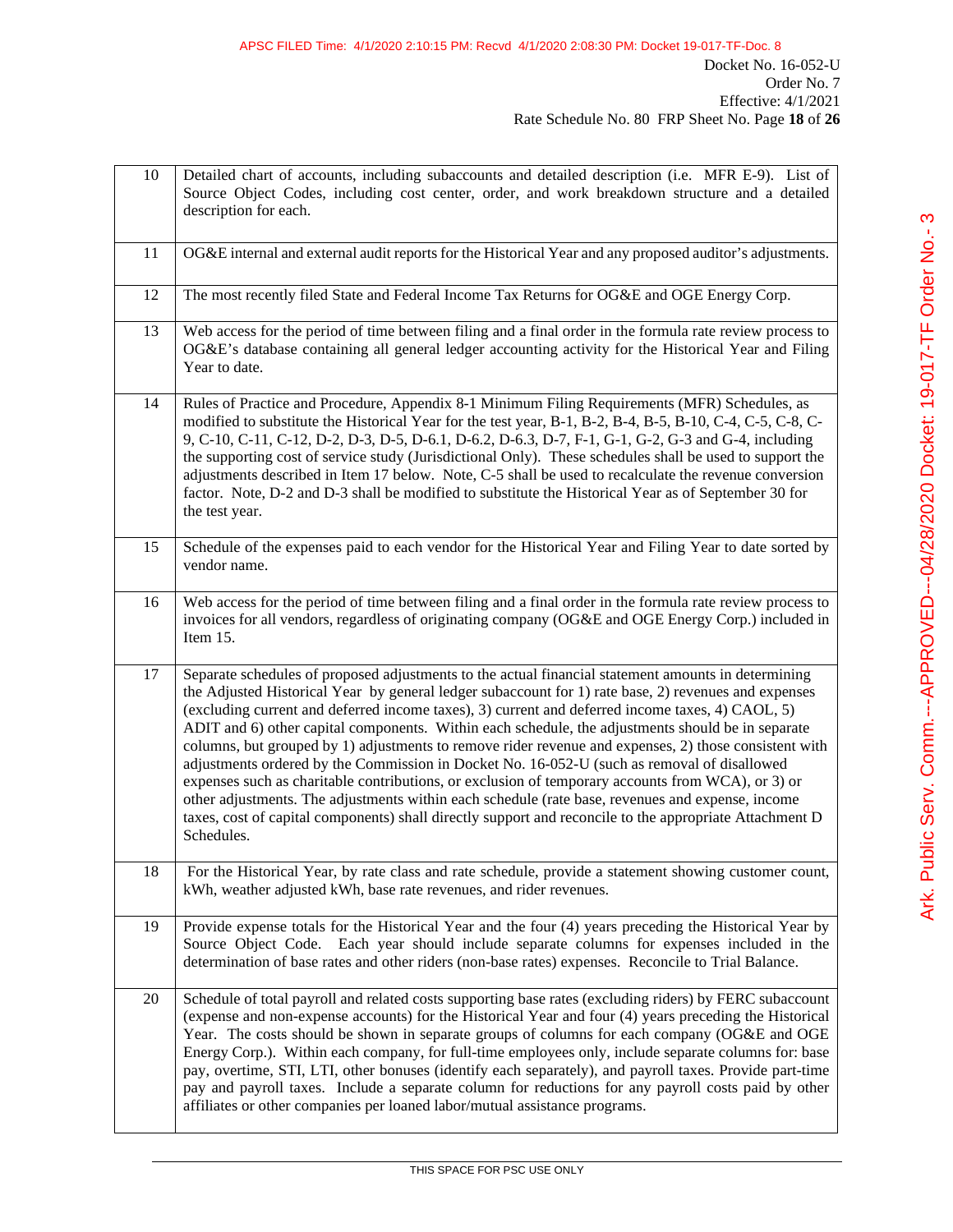| 21 | Non-payroll balances supporting base rates (excluding riders) by FERC subaccount for the twelve (12)<br>months ending March 31 for the Historical Year and four (4) years preceding the Historical Year. Either<br>in a separate analysis or in separate columns, identify the expense amounts in each subaccount, by<br>company (OG&E and OGE Energy Corp.). Identify and explain all significant changes in accounting<br>procedures during the five (5) years. For any accounting reclassifications identified in the accounting<br>changes, align and reconcile accounts that reflect accounting changes in order to consistently track the<br>accounting change through the five-year period. Identify and explain changes between the twelve (12)<br>months ending March 31 of the Historical Year costs and the five-year average by FERC Account for all<br>variances greater than thirty percent (30%) and five hundred thousand dollars (\$500,000). The<br>explanation and work papers shall include the specific underlying reason for the variance. |
|----|------------------------------------------------------------------------------------------------------------------------------------------------------------------------------------------------------------------------------------------------------------------------------------------------------------------------------------------------------------------------------------------------------------------------------------------------------------------------------------------------------------------------------------------------------------------------------------------------------------------------------------------------------------------------------------------------------------------------------------------------------------------------------------------------------------------------------------------------------------------------------------------------------------------------------------------------------------------------------------------------------------------------------------------------------------------|
| 22 | Provide an analysis of non-payroll, non-rider expenses and plant amounts using the historical data and<br>results of Items 9 and 21. In addition to the averages developed in the other Items, determine a trended<br>average, or average of annual changes, for each FERC subaccount balance for the five years of historical<br>expense data and ten years of historical plant data, ending with the Historical Year (Plant in Service will<br>be presented at the 300 FERC subaccount and plant/unit level). Summarize the results, showing a<br>comparison of the Historical Year balances, averages, and trended averages, by FERC subaccount or<br>plant subaccount and plant/unit, if applicable.                                                                                                                                                                                                                                                                                                                                                         |
| 23 | Affiliate transaction analysis of OG&E expense account and project code shown in separate columns for<br>the following: a) amounts billed, segregated between direct and allocated, from each affiliated company<br>with separate columns for each affiliate; b) amounts directly incurred by OG&E for its own operations;<br>c) all other amounts in the account not corresponding to (a) or (b); and d) the sum of columns (a) through<br>(c) which would equal the account's general ledger balance at the end of the Historical Year. Provide an<br>explanation of all items in (c). Provide copies of all allocation manuals used in allocating common costs<br>among and between the Company and its affiliates, and billing method tables for all affiliates which have<br>direct-billed or allocated charges to OG&E.                                                                                                                                                                                                                                    |
| 24 | The Company will provide a fully-functioning cost of service model as approved by the Commission in<br>Docket 16-052-U and pursuant to Attachment C, Section II. F. The Cost of Service model should be<br>able to replicate the Company's determination of the jurisdictional revenue requirement for the 1<br>Evaluation Period, containing links to the supporting accounting schedules which contains the level of<br>detail (e.g., subaccounts or detailed plant information) commensurate with the detail required by the cost<br>of service model.                                                                                                                                                                                                                                                                                                                                                                                                                                                                                                        |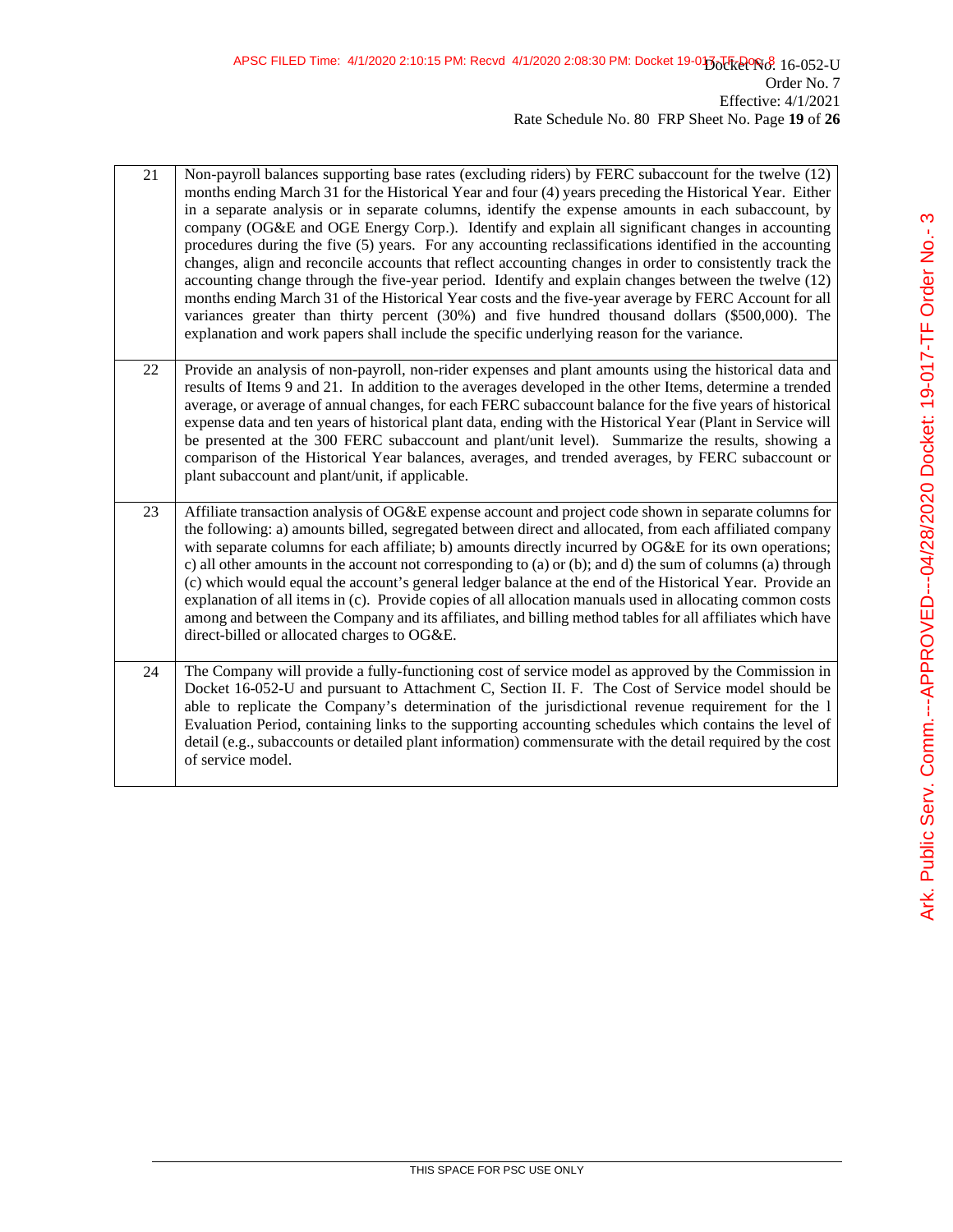# **Attachment F**

# **FORMULA RATE PROTOCOLS Section I. General Provisions**

# **1. Applicability and Scope**

- A. The following protocols shall apply to the annual Evaluation Report filings made pursuant to the Formula Rate Plan Rider Tariff (FRP) approved by the Commission in Docket No. 16-052-U.
- B. The Rules of Practice and Procedure (RPPs) shall apply to all annual Evaluation Report filings, except the following for which the Commission has granted an exemption by approving the FRP:

Rule 3.08; Rule  $4.02$  (a)(2)(A); Rule 4.02 (a)(3); Rule 4.02 (a)(4); Rule 4.03 (c); Rule 4.04 (a)(2); Rule 4.10 (a)(2) & (3); and Rule 5.05(b), (c), & (d).

- C. Any proposed modification of the FRP Tariff, including these protocols, is outside the scope of an annual Evaluation Report filing and as such, no Party shall seek to modify the FRP Tariff, including these protocols, as part of any annual Evaluation Report filing. Proposed modifications to the FRP Tariff, including these protocols, shall be brought in a separate docket.
- D. The filing of an annual Evaluation Report is a Formal Application. The filings of an annual Evaluation Report are not to be construed as a General Rate Change Application, nor are adjustments to rates that result from the filings of an annual Evaluation Report to be construed as a general change in rates pursuant to any provision of the Arkansas Code that references a general change in rates.
- E. The Commission may grant an exemption from compliance with these Protocols if the exemption is found to be in the public interest and for good cause shown.

# **2. Public Notice**

- A. At least thirty (30) days prior to filing an annual Evaluation Report, OG&E shall give public notice of its intent to file.
- B. The notice shall indicate that it is from OG&E and shall include: the docket number, if known; the date on or about which the annual Evaluation Report is to be filed; the effective date of FRP rates; reference to the RPPs and these protocols for persons interested in intervening, making a limited appearance, or submitting public comments in writing or orally at the hearing; deadlines for intervention as provided herein; the name, address, phone number and email address of the Secretary of the Commission and the URL address of the Commission website; and that further information may be obtained by contacting the Secretary of the Commission or viewing the Commission's website.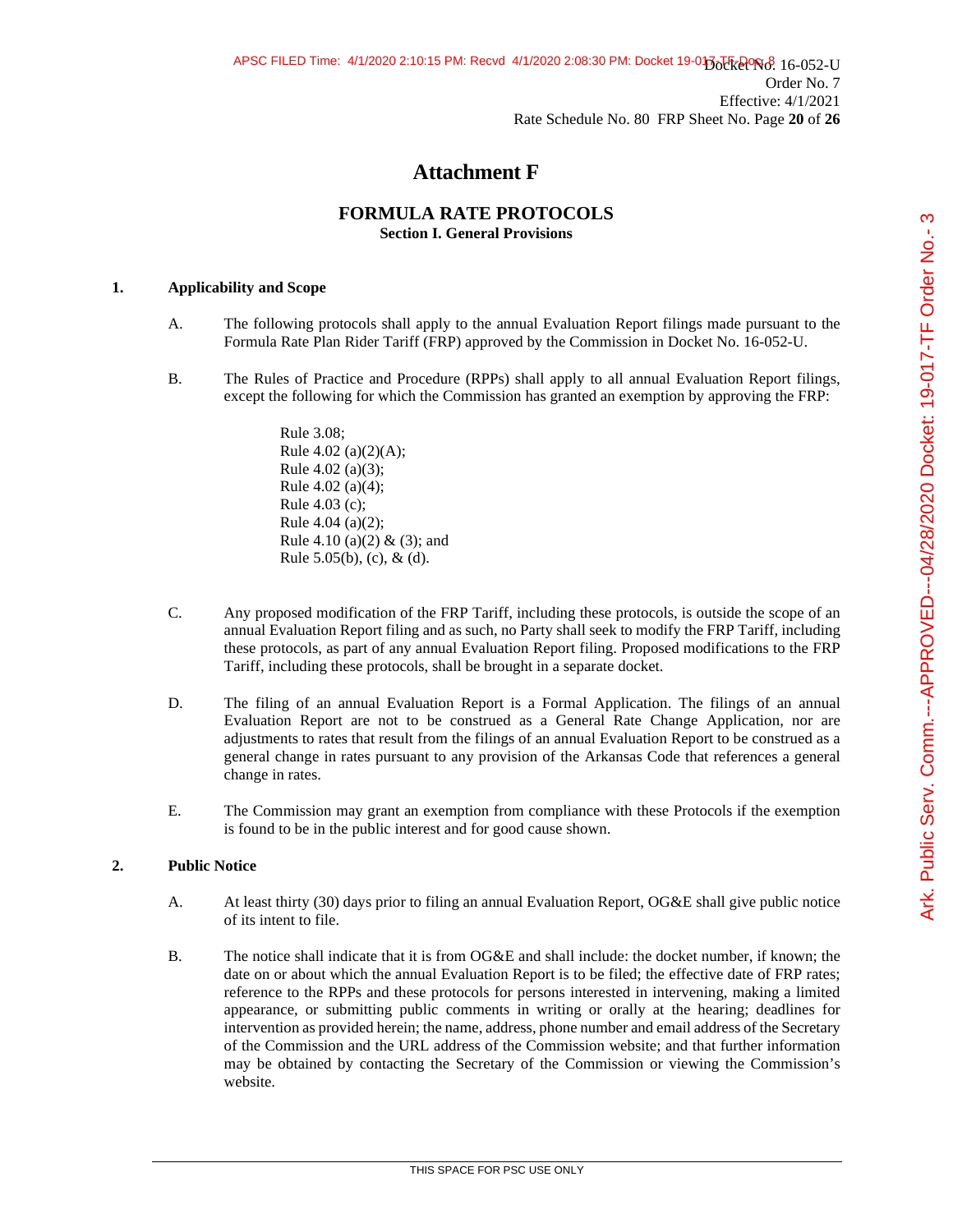- C. Public notice shall be given by any method including but not limited to: bill notation, direct mail, email exploder list, publication on OG&E's website, through social media, or publication in a newspaper of general circulation in OG&E's service area.
- D. An annual Evaluation Report filing shall include a declaration that these notice provisions have been complied with.

## **3. Intervention**

- A. A Petition to Intervene shall be filed within ten (10) calendar days from the date the annual Evaluation Report is filed.
- B. Any Party desiring to file a Response to a Petition to Intervene shall file the Response within five (5) calendar days of the filing of the Petition. No additional responses or replies shall be permitted unless specifically authorized by the Commission.
- C. The Commission shall rule on the Petition to Interveners within seven (7) calendar days from the date the Petition is filed. If the Commission does not rule within that time frame, the Petition to Intervene shall be deemed denied.

# **4. Discovery**

- A. Time Within Which to Respond or Object
	- 1. The Party upon whom discovery is sought shall serve a written response or objection within ten (10) calendar days after service of the discovery. Responses or objections to requests for admission shall be served within ten (10) calendar days of service of the requests. The Commission may prescribe a shorter or longer time. Any objections shall state the specific reasons for such objection.
	- 2. If the response to the discovery request contains protected information for which no Protective Order has been issued, the responsive Party shall apply for a Protective Order as soon as reasonably practicable after receipt of the discovery request so as to avoid any delays in responding to discovery, and to the greatest extent practicable no later than five (5) calendar days after receipt of the discovery request. OG&E shall respond to the discovery request on the next business day after the Protective Order is issued or on the date the discovery response is due.
- B. Discovery Initiation

Unless otherwise ordered, a Party may initiate discovery at any time after filling of an annual Evaluation Report so long as responses or objections and depositions shall be completed at least sixty (60) days before the date on which rates determined by the formula rate review mechanism will go into effect for each year or ten (10) days before a hearing on the merits, whichever is earlier.

- C. Service and Format
	- 1. Service shall be made by electronic mail, facsimile transmission, hand delivery, or overnight delivery service unless unusual circumstances otherwise justify delivery by another method and the Parties agree to the method chosen.
	- 2. Attachments to documents shall be provided in native electronic format, with formulae and viable links intact.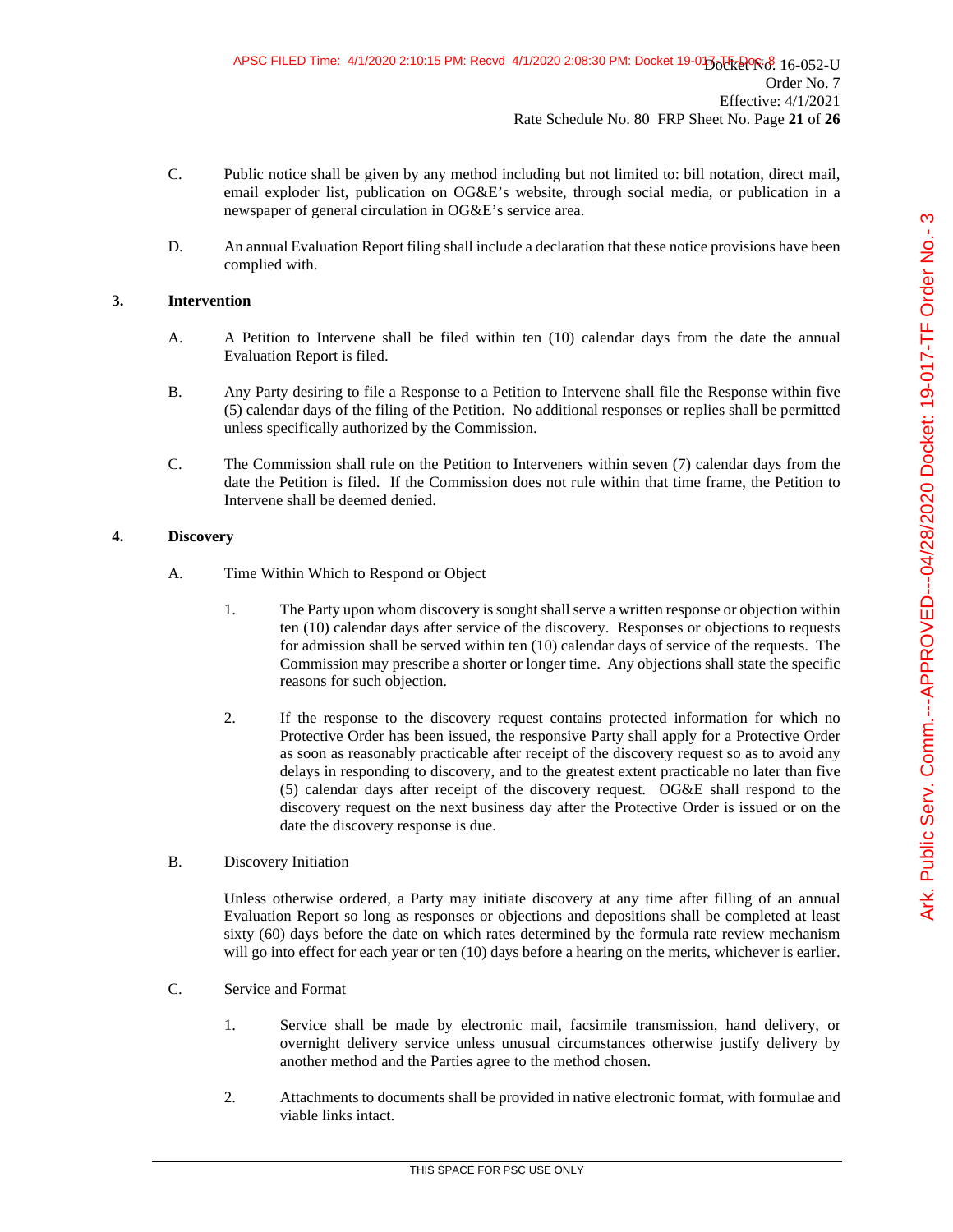- 3. Any discovery document served electronically or by facsimile after Commission Business Hours but before midnight or received on a non-business day shall be deemed served on Persons on the Official Service List with electronic mail on the next business day. Any discovery document served electronically or by facsimile between midnight and the beginning of Commission Business Hours on a business day shall be deemed served on Persons on the Official Service List on that business day. Any discovery document served by hand delivery or overnight delivery service shall be deemed served pursuant to Rule 3.07 of the RPPs.
- 4. Parties serving discovery requests shall clearly state the jurisdiction to which a particular data request pertains, if known. Parties shall state in their data request responses to which jurisdiction the response pertains. In light of Order No. 5 in APSC Docket No. 18-046-FR, OG&E will not object to the release under the terms of the Interim Protective Order (Order No. 1 of APSC 18-046-FR) of "specific customer information, or information that would allow the identification of a specific customer." OG&E will endeavor to obtain a thorough understanding of the nature of the inquiry before providing information requested and will timely and accurately provide the information needed for the parties to conduct their reviews.
- D. Computation of Time for Performance or Response

In computing the time within which an act must be performed or a response made, the Day of the act from which the designated period of time begins to run shall not be included and the last Day shall be included unless it is a Saturday, Sunday, Legal Holiday, or other Day in which the Commission's office is closed, in which event the period shall extend to the next business Day. Service by mail or commercial delivery service is prohibited; therefore no additional response time as contemplated by the RPPs is necessary.

# **5. General Filing Matters**

- A. Beginning with the initial annual Evaluation Report filing after the FRP is approved by the Commission in Docket No. 16-052-U, a separate docket shall be established by the Secretary of the Commission for the annual Evaluation Report filings with an "FR" docket designation.
- B. The initial and all subsequent annual Evaluation Reports filed in the "FR" docket. OG&E shall submit the annual Evaluation Report with a Commission-approved tariff Docket Summary Cover Sheet. In addition to any other information required by the coversheet, OG&E shall reference Docket No. 16-052-U.
- C. The annual Evaluation Report shall provide a fully functioning Cost of Service model, approved by the Commission in Docket 16-052-U, that is linked to the appropriate accounting adjustment schedules (e.g., MFR B and C Schedules for Rate Base and Expense amounts, respectively) capable of replicating the Company's results, and that allocates all accounting adjustments to Arkansas. In addition, the required accounting schedules shall contain fully adjusted amounts at the same level of detail, e.g., subaccounts, as utilized in the Cost of Service model.
- D. Stipulations or Settlements
	- 1. Parties shall propose by written motion that the Commission adopt stipulations or settlements. Such motion shall be filed, along with supporting testimony, no later than seven (7) calendar days prior to the hearing scheduled in the annual Evaluation Report filing. If the seventh day falls on a weekend or state holiday such settlement agreement and supporting testimony shall be filed on the last business day prior to the seventh day. The motion shall set forth the factual, legal, policy, and other consideration which form the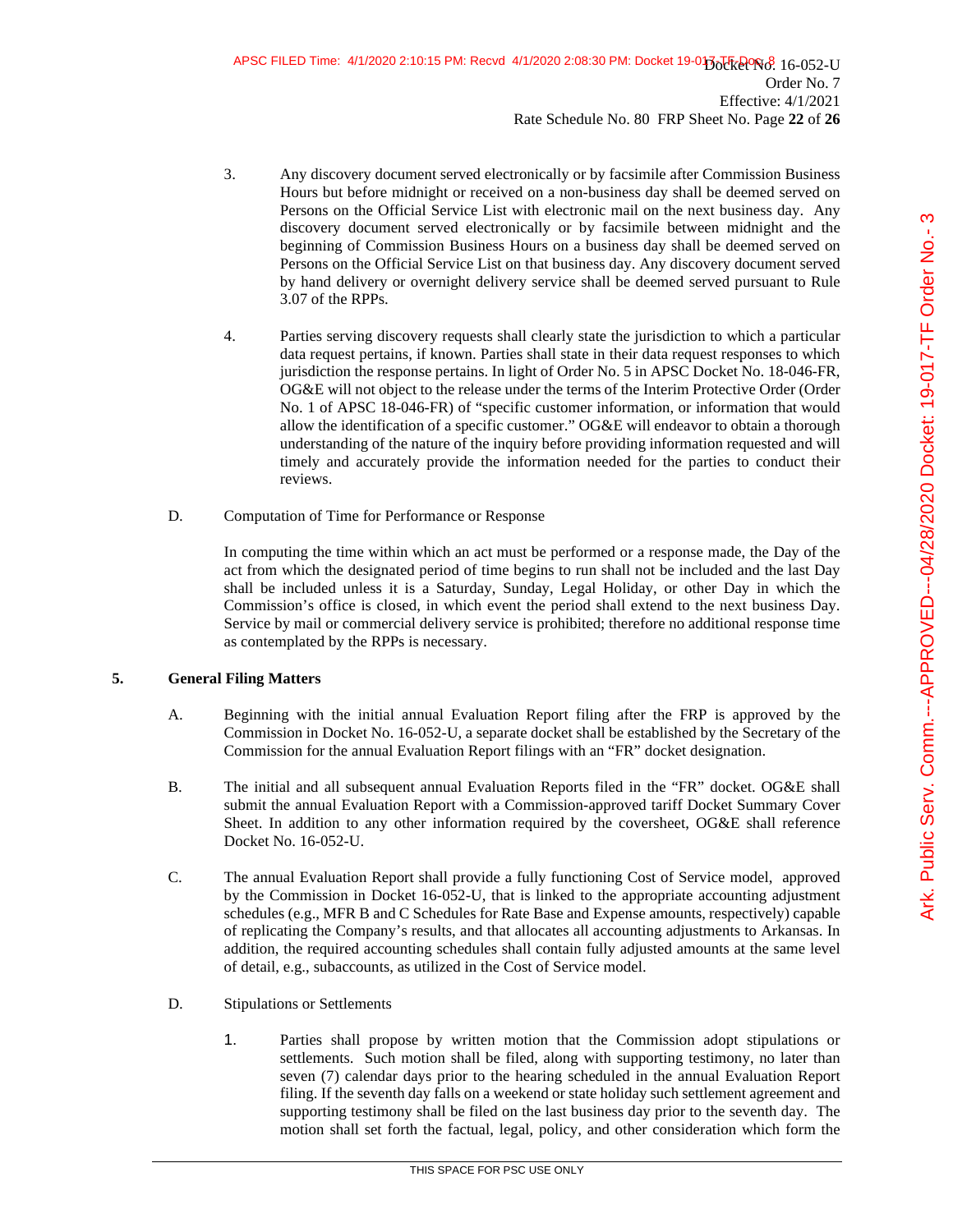basis for the Parties' recommendation that the stipulation or agreement be adopted, and shall be supported by written testimony.

- 2. A Party not joining a proposed stipulation or settlement may file a response no later than five (5) calendar days prior to the scheduled date of the hearing.
- 3. Such a response shall set forth the factual, legal, policy, and other consideration which form the basis for the Party's opposition to the proposed stipulation or settlement or portions thereof.

# **Section II. Filing Requirements**

# **1. Testimony and Exhibits**

- A. Testimony with or without Exhibits shall be filed simultaneously with the annual Evaluation Report and address, at a minimum:
	- 1. A description of the filed schedules and all of the adjustments proposed;
	- 2. A description of any significant cost drivers;
	- 3. A description of any changes in accounting policies, practices, and procedures if they affect inputs to the FRP or the rate redetermination to be made under the FRP; and
	- 4. A narrative explanation of the rate impact.

# **2. Workpapers and Supporting Documentation**

- A. The annual Evaluation Report and any revisions thereto shall include:
	- 1. Data-populated schedules including fully functioning EXCEL spreadsheet with all formulas and links intact, showing all calculations in the annual Evaluation Report;
	- 2. Sufficient information to enable the Parties to replicate the calculation of the formula results from the applicable schedules; and
	- 3. Documentation fully supporting all calculations and adjustments.
- B. Workpapers shall be provided to the Parties simultaneously with the filing of the annual Evaluation Report and any revisions thereto, and shall include:
	- 1. All supporting calculations and documents that explain the calculations in the annual Evaluation Report;
	- 2. Both references to and support from detailed source information; and
	- 3. A complete description of any statistical model used, the data used, and the results of the analysis if not addressed in testimony or exhibits.
- C. With respect to any change in accounting that affects inputs to the FRP or the resulting rate redetermination to be billed under the FRP, OG&E shall identify and provide narrative explanation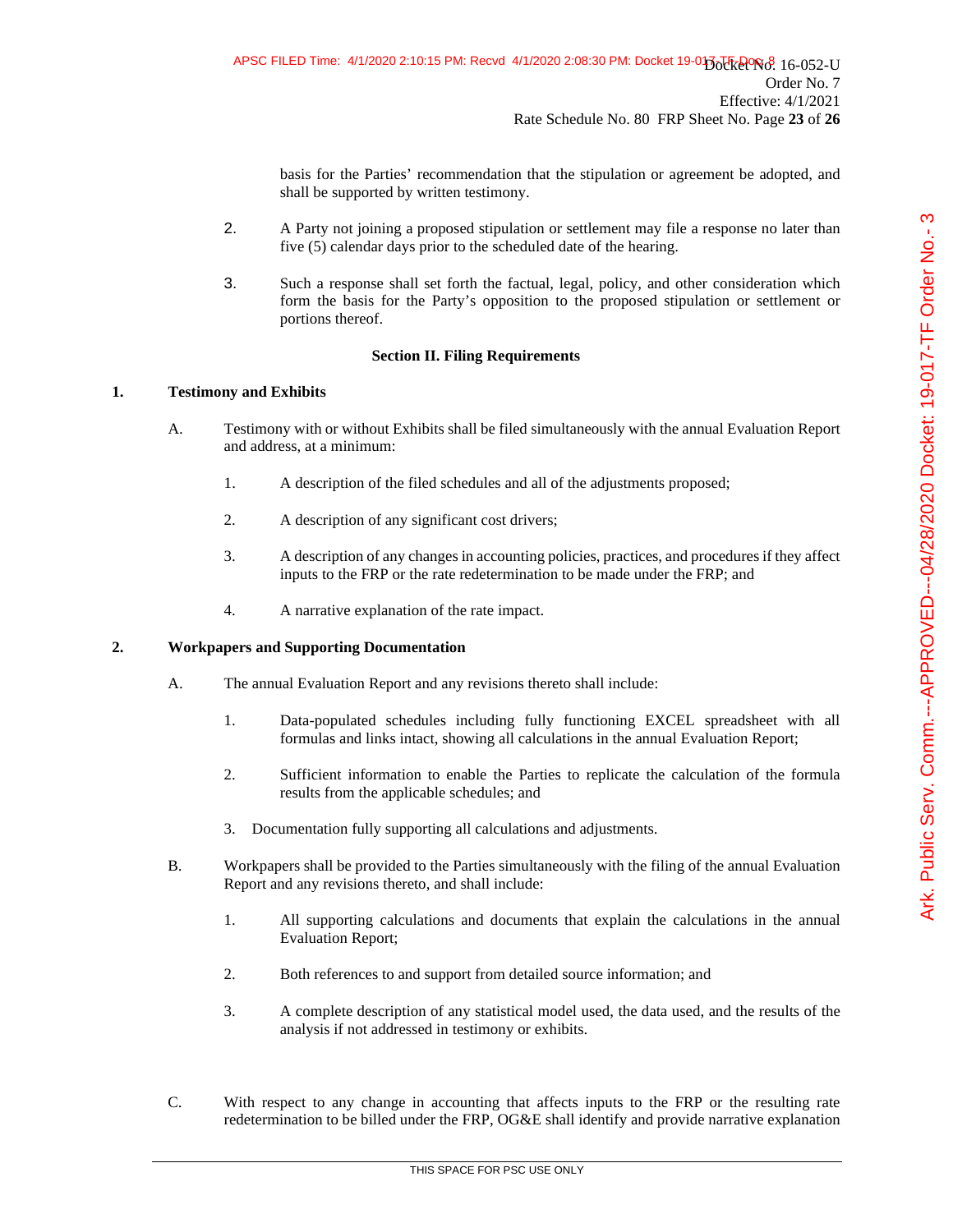of the individual impact of such changes on rate redetermination to be billed under the FRP including:

- 1. The initial implementation of an accounting standard or policy;
- 2. The initial implementation of accounting practices for unusual or unconventional items where the Commission has not provided specific accounting direction;
- 3. Correction of errors and prior period adjustments that impact the FRP;
- 4. The implementation of new estimation methods or policies that change prior estimates; and
- 5. Changes to income tax elections.
- D. OG&E shall identify any reorganization or merger transaction and explain the effect of the accounting for such transaction(s) on the inputs to the FRP or the resulting rate determination to be billed under the FRP.

# **3. Waiver of Requirements**

OG&E may omit specific items of information from the annual Evaluation Report filing only with prior Commission approval.

# **4. Filing Deficiencies**

- A. The Arkansas Public Service Commission General Staff ("Staff") may review each annual Evaluation Report filing to ascertain whether it complies with the provisions of these Filing Requirements and the FRP, including the provisions of all of the Attachments thereto.
- B. If Staff determines that any deficiencies exist Staff shall file a notice detailing the deficiencies within seven (7) calendar days from the date the annual Evaluation Report is filed.
- C. OG&E shall correct the deficiencies, within seven (7) calendar days of filing of the notification of deficiency, or upon objection being filed by OG&E within that timeframe; the Commission may set a longer period as may be reasonable.
- D. Staff shall review corrections made by OG&E to determine compliance with all information required by the Filing Requirements and the FRP, including the provisions of all of the Attachments thereto.
- E. No more than three (3) business days from the filing of corrections, Staff may file a (1) statement of compliance or (2) a second notice of deficiencies, listing each requirement not met and a brief explanation in support.
- F. The Commission shall resolve any dispute as to deficiencies within seven (7) calendar days of the filing of the second notice of deficiencies by either accepting the corrections made by OG&E or by directing additional corrections to be filed by OG&E.

# **5. Dispute Procedures**

- A. Any Party filing with the Commission a statement of errors or objections to the Evaluation Report shall file Testimony with or without Exhibits simultaneously with the statement of errors or objections and the filing shall:
	- 1. Clearly identify and explain the error in or objection to the annual Evaluation Report;